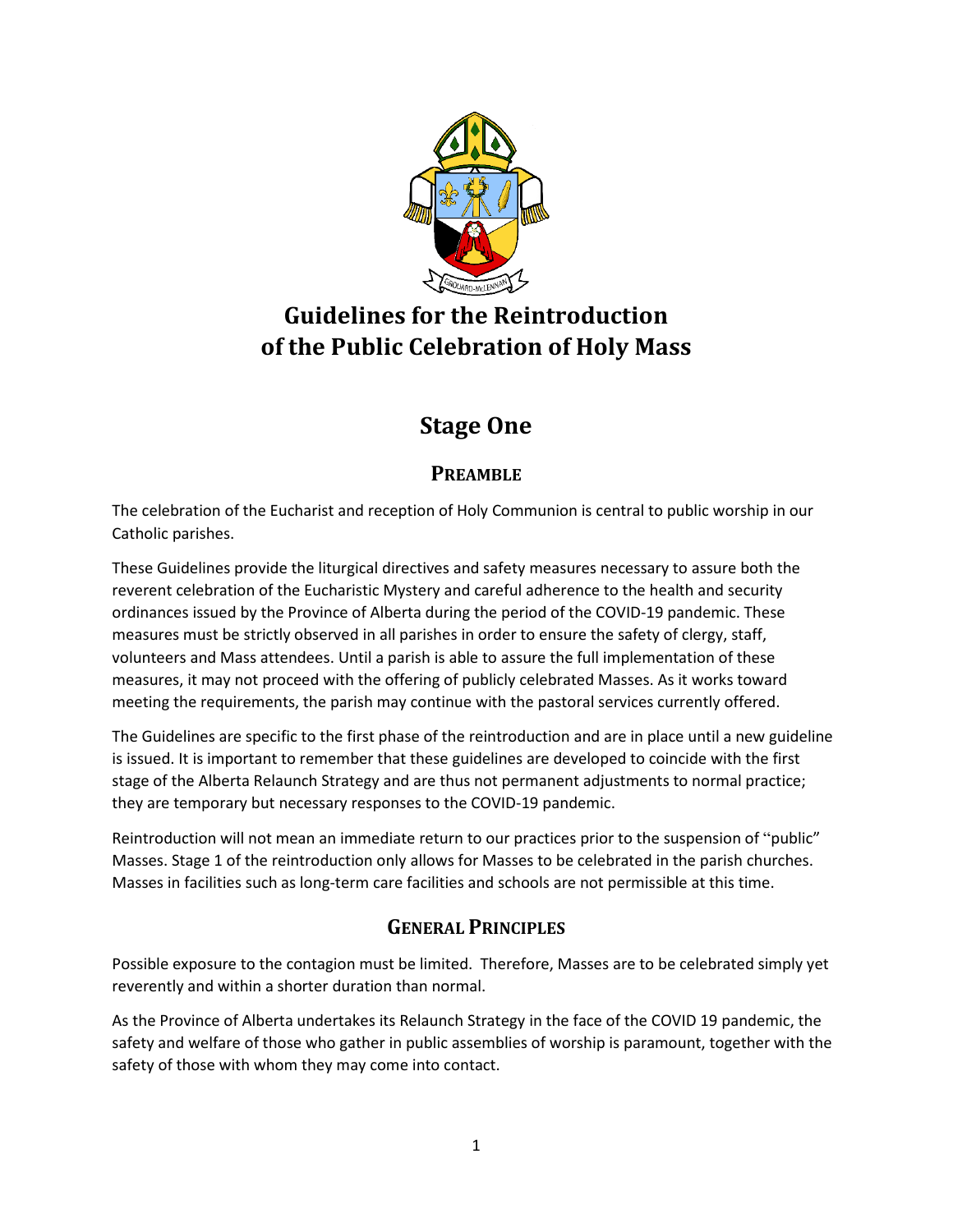It is understood that the Alberta Relaunch Strategy will be constantly reviewed and updated to measure its effectiveness, and that adaptations may be required. The Catholic Bishops of Alberta commit to regular and ongoing dialogue with government authorities to ensure that all parish practices within our respective jurisdictions align with updated guidelines.

The guidelines of the Government of Alberta and Alberta Health Services are to be observed in all parishes, as well as these internal protocols, which have been developed to ensure both the health and safety of Albertans and the dignity of Eucharistic celebrations in accordance with ecclesial norms.

For additional support and guidance, please contact Msgr. Charles Lavoie, Vicar General and Chancellor, at the Chancery Office at 780.532.9766 or 780.837.6665 (cell).

## **GENERAL PROTOCOLS**

### **Attendance**

- The dispensation of the faithful from the obligation to attend Sunday Mass remains in place until decreed otherwise by the Archbishop. No one is obliged to attend Holy Mass while this dispensation is in effect.
	- $\circ$  Priests from demographic groups that are at a greater risk of serious illness, such as those 65 years of age or older, or who are living with chronic medical conditions, must discuss with the Archbishop their health and wellbeing and their capacity to serve.
	- $\circ$  Attendees and volunteers from demographic groups that are at a greater risk of serious illness, such as people 65 years of age or older and individuals with chronic medical conditions, are encouraged to stay safe by avoiding public gatherings, but are not prohibited from attending Mass if they so choose.
	- o Anyone attending Mass does so at their own risk.
	- o All attendees are expected to wear non-medical masks and should bring their own masks.
	- $\circ$  Anyone who has even the slightest symptoms or feelings of sickness must remain home.
- The maximum capacity of each church is reduced to no more than 50 people, or one-third of normal attendance, whichever is smaller and whichever ensures physical distancing.
	- o **NOTE**: The maximum number allowed includes the priest, liturgical ministers, livestream videographers (if applicable), ushers, the cleaning team and anyone else present during Mass. For this reason, the total number of ministers/volunteers should be reduced to a bare minimum.
- Each parish will determine the manner by which parishioners can pre-register for a particular Mass, in accordance with the principle of equity. If a parish has insufficient human resources to implement a system of pre-registration, a first-come, first-served approach may be adopted. See Appendix I for details.
- The first scheduled public celebration of Mass will be on a weekday.
- Separate points of entry and exit must be clearly designated with proper signage.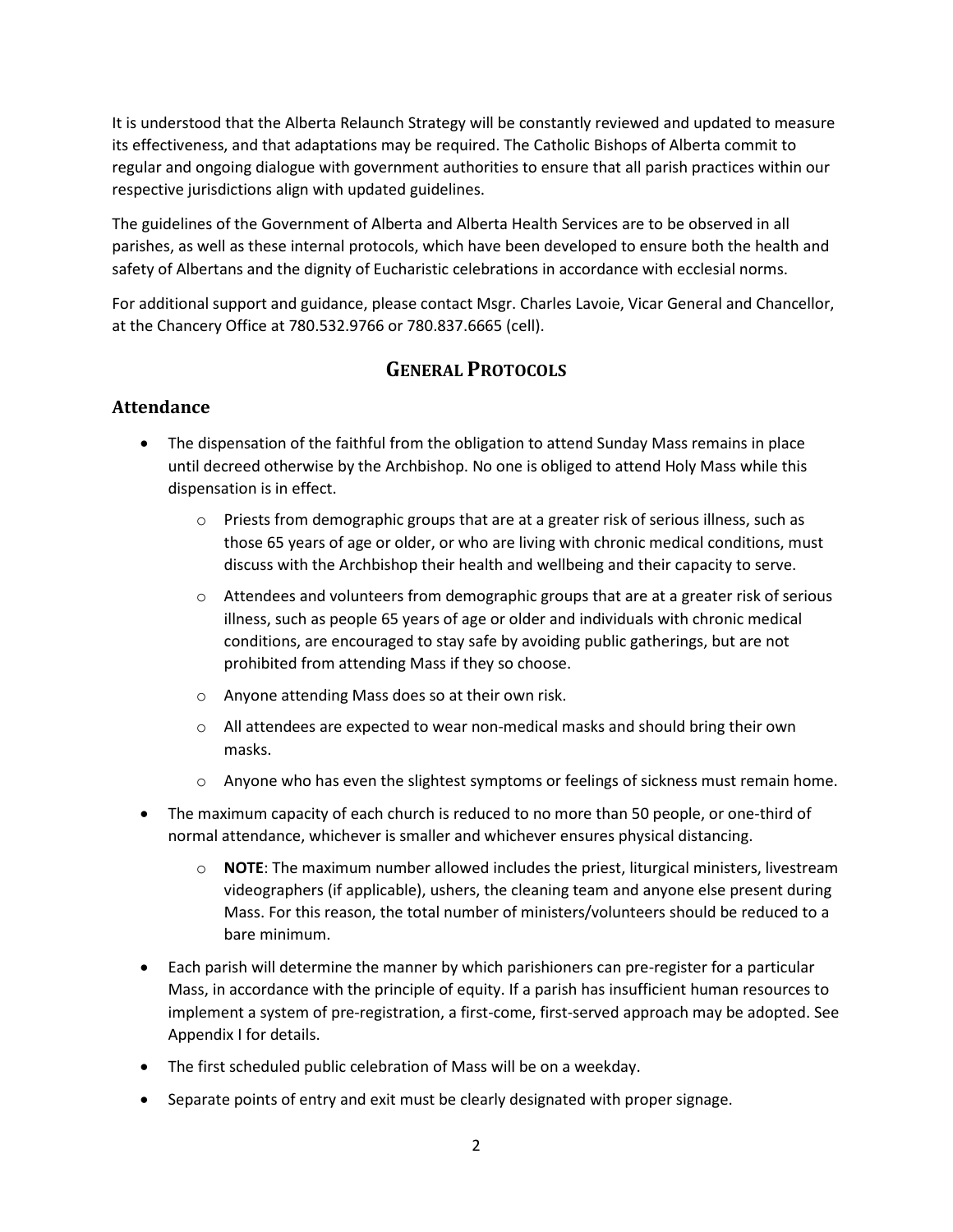- Parishes may offer two Masses during weekdays (morning and evening) and additional Sunday Masses, up to three Masses per priest. This will allow as many people as possible in a given period to have the opportunity to attend Holy Mass and receive the Eucharist.
- The faithful are encouraged to limit their attendance to their regular parish church to avoid undue pressure on other parishes and to exercise charity and fairness to parishioners.
- An attendance list will be taken as people enter the church facility: full name of the representative of the household with phone number, and first and last names of members present. This will enable management of cases through contact tracing and follow-up, if necessary. The list must be filed and kept in the parish office for two weeks. See Appendix II for the contact tracing form.
- Prior to providing the contact information for the attendance list, attendees will be asked health and travel-related questions consistent with the self-assessment tool of AHS. See Appendix III for the questions.
- To expedite the process for entry to the church, an attendance recorder will collect this information outside the church as the faithful arrive.
- All attendees must be directed to the pews to manage seating and monitor occupancy.
- Infants and children should remain with their parents or guardians at all times.
- Space used for the celebration of the Mass shall only include the seating area in the church nave and not any other spaces, such as the basement, children's or nursing rooms, meeting rooms, hall or narthex. All unused spaces must be locked and access prohibited.

### **Safety**

- Physical distancing of 6 feet or 2 meters must be maintained at all times and in all directions between people who are not from the same household.
- Seating is to be arranged and designated so as to assure 6 feet/2 meters physical distancing in all directions between congregants. Available seating should be clearly marked. Unoccupied "spacer" pews are to be marked or roped off for the purpose of physical distancing.
- Staff, volunteers, and the congregation should us[e the self-assessment tool](https://myhealth.alberta.ca/Journey/COVID-19/Pages/COVID-Self-Assessment.aspx) before attending Mass. If they have any symptoms, such as cough, fever, shortness of breath, runny nose, or sore throat, they must stay home.
- All staff and volunteers are required to wear non-medical masks at all times.
- All who attend must observe proper hand hygiene from the point of entry, while inside, and upon exiting the church.
	- $\circ$  Hand sanitizing stations are to be available by the doors and at several locations in the church.
	- o Hand washing with soap and water for at least 20 seconds is also strongly encouraged in washroom facilities.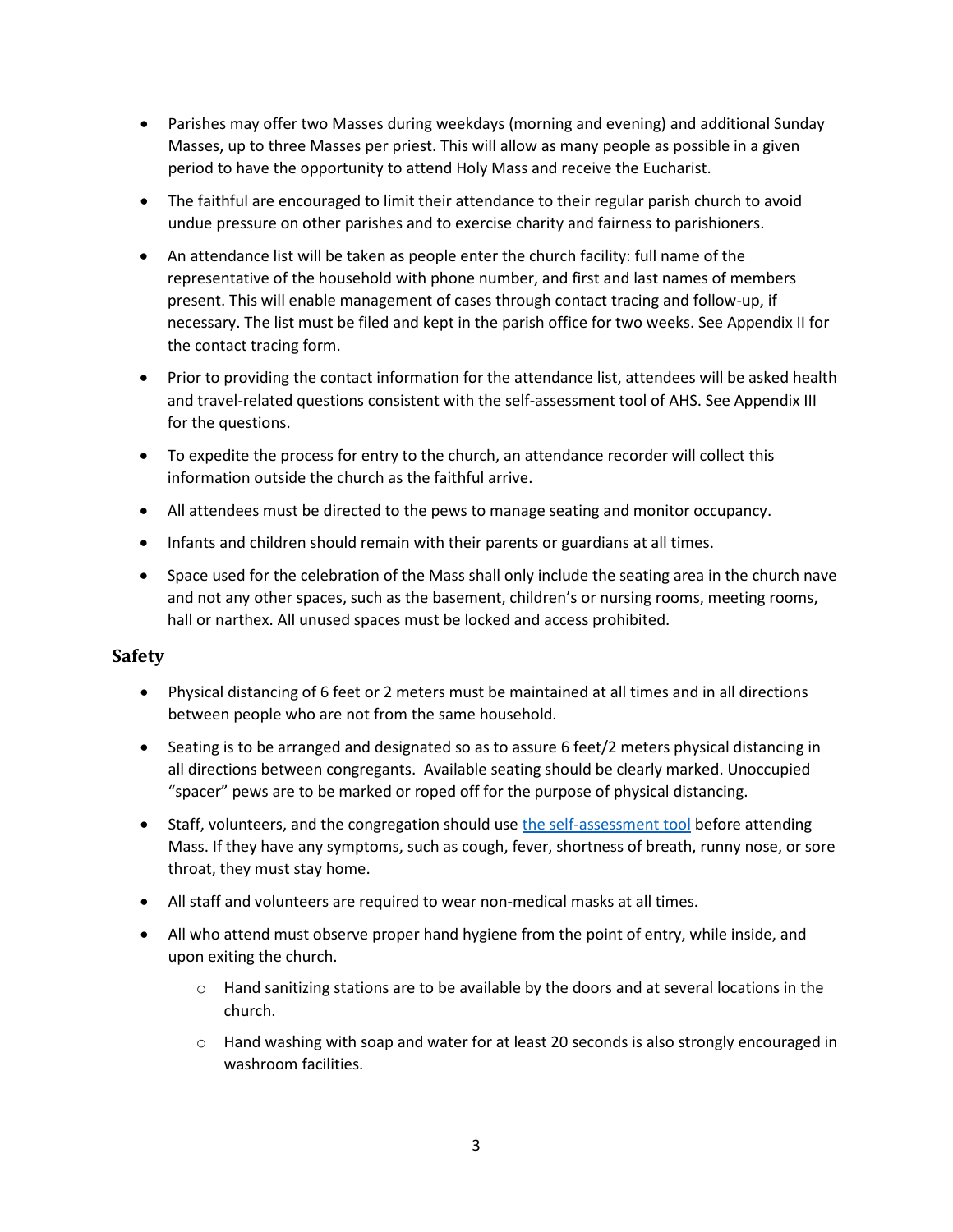- $\circ$  Proper signage indicating these and other protocols must be in place to direct all occupants.
- Reduction of contact with high-touch/shared surfaces shall be facilitated by leaving general entry/exit ways barrier-free.

### **When to Employ Gloves and Masks**

- Anyone stationed in an entranceway, where there will be a great number of people passing by, should wear disposable gloves and a mask.
- Persons handling money from collections should wear disposable gloves.
- Persons cleaning any facilities or handling altar cloths or replenishing votive candles or poor boxes should wear disposable gloves.

### **Designated Entrances and Exit**

- Churches shall designate one point of entry in order to control the number of people entering. Once the maximum is reached, no one else will be allowed entry.
- Doors are to be locked until 30 minutes before Mass begins and shall remain locked throughout the duration of the Mass.
- Entrance doors should be propped open before Mass as people enter so the faithful do not need to touch the handles or doors to enter. They can be closed and locked when Mass begins.
- All public doors have code-compliant panic bar functionality for emergency exiting. If emergency services are needed during the Mass, all doors must be propped open for emergency personnel.
- At the end of Mass, exits are to be designated to expedite the guided departure and minimize chances of people encountering one another. In all cases, physical distancing must be observed.
- Exit doors should be propped open after the Mass to allow the faithful to exit without touching the doors or handles.
- From an area in the nave where he is easily visible to the assembly, such as the sanctuary, the priest celebrant is to direct the orderly exit of the faithful.
- Priests are to refrain from greeting the faithful after the Mass so as not to impede or delay the orderly and rapid departure of the faithful.

### **Volunteer Teams**

- The standard procedure for screening and training of ministers and volunteers under the Archdiocesan safe environment program applies to all who will be involved in any paid or volunteer capacity.
- The parish shall maintain an up-to-date contact list for all staff and volunteers, including names, addresses and phone numbers.
- See Appendix IV for the Job Descriptions and Agreement forms and Appendix V for the Overall Parish Readiness checklist.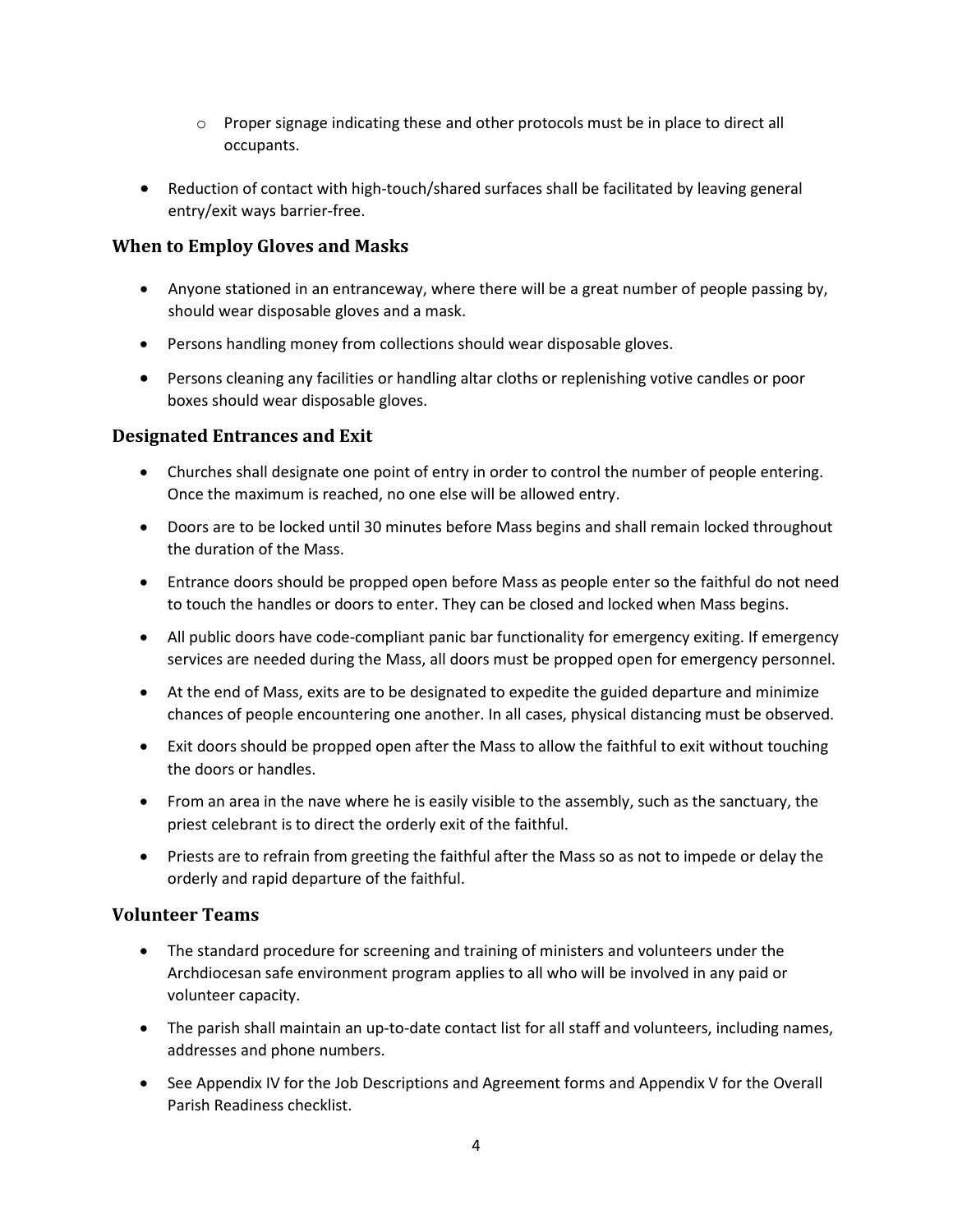### o **SAFETY COORDINATORS**

- Safety Coordinators will work closely with the pastor in conducting an overall assessment of the church facility, reviewing the implementation of the internal guidelines and identifying potential issues and the necessary preventative measures that will need to be adapted for the parish.
- A safety coordinator will be assigned for each Mass to assist the pastor in coordinating volunteers, in maintaining order and security, and in responding to emerging needs.

### o **POINT OF ENTRY TEAM**

- Point of Entry volunteers are responsible for asking attendees the questions contained in Appendix II and filling out the information required in the contact tracing form while maintaining appropriate physical distancing. They must wear the required PPE of masks and gloves.
- Point of Entry volunteers are responsible for access doors being propped open and closed.

### o **USHERS**

- Ushers must direct attendees to the available space in the pews in order to ensure proper physical distancing between households, manage seating, and monitor occupancy.
- Ushers are to facilitate the egress or departure of the faithful as directed by the priest.

### o **CLEANING AND DISINFECTING TEAM DUTIES**

- Implement the AHS "wipe-twice" method to clean and disinfect. Wipe surfaces with a cleaning agent to clean off soil and wipe again with a disinfectant.
- Clean and disinfect pews in between Masses.
- Implement procedures for increased frequency of cleaning and disinfecting of high traffic areas, common areas, and public washrooms.
- Disinfect high-touch/shared surfaces such as:
	- doorknobs, light switches, toilet handles, faucets and taps, elevator buttons, railings
	- public phones, computers (if used for tracking attendance), surface counters, equipment handles
- Regular household cleaning and disinfecting products are effective against COVID-19 when used according to the directions on the label. [https://www.albertahealthservices.ca/assets/info/ppih/if-ppih-covid-19](https://www.albertahealthservices.ca/assets/info/ppih/if-ppih-covid-19-environmental-cleaning-public-facilities.pdf) [environmental-cleaning-public-facilities.pdf](https://www.albertahealthservices.ca/assets/info/ppih/if-ppih-covid-19-environmental-cleaning-public-facilities.pdf)
	- Use a disinfectant that has a Drug Identification Number (DIN) and a virucidal claim (efficacy against viruses).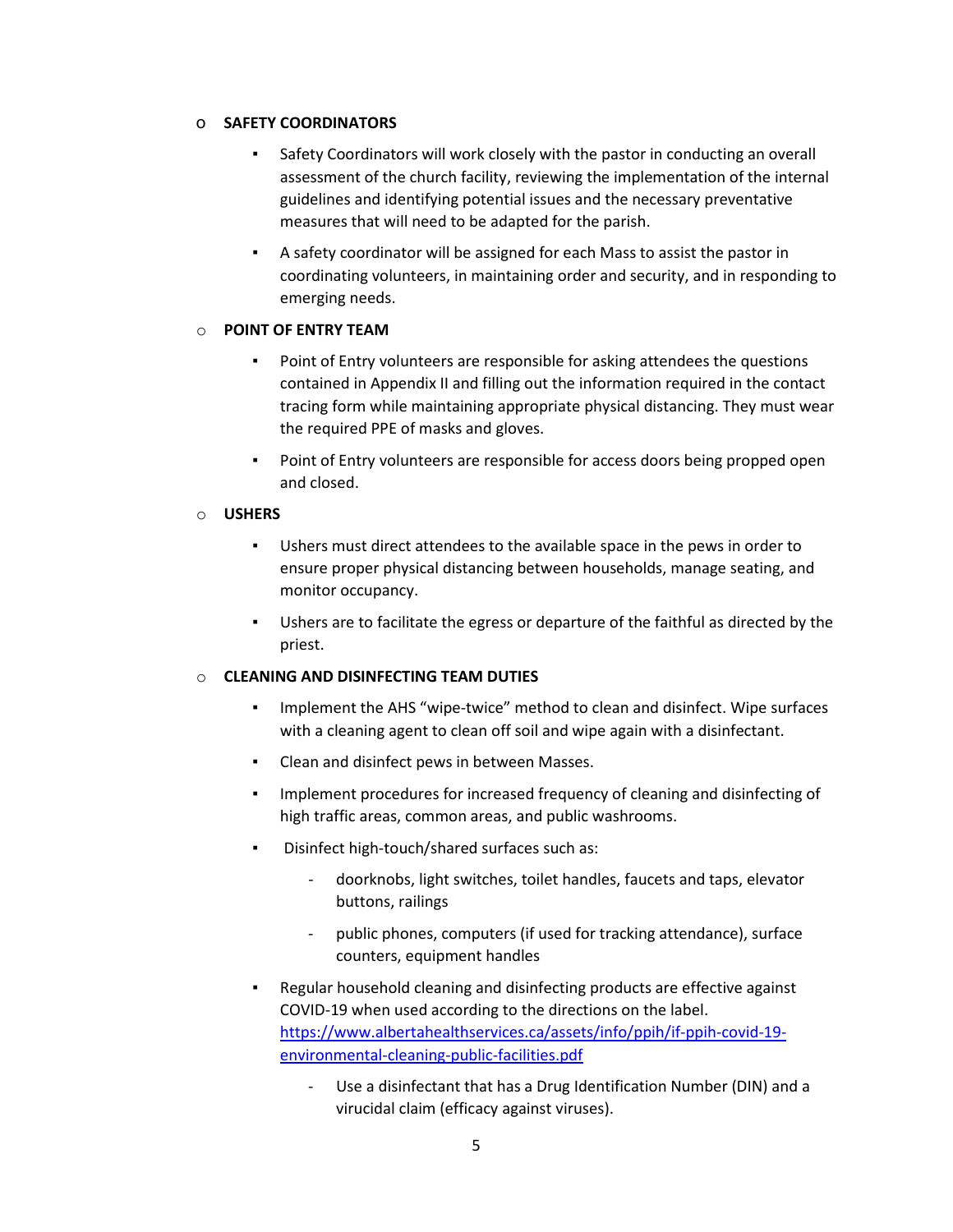- Alternatively, use a bleach-water solution with 100 ml of bleach to 900 ml of water.
- Health Canada has approved several hard-surface disinfectants and hand sanitizers for use against COVID-19. Use these lists to look up the DIN number of the product you are using or to find an approved product.
- Make sure to follow instructions on the product label to disinfect effectively
- Disposable towels and spray cleaners, or disposable wipes, should be available to staff, volunteers and (as necessary) parishioners to regularly clean commonly used surfaces.
- Remove all communal items that cannot be easily cleaned, such as hymnals, donation envelopes, pencils, newspapers, magazines, and stuffed toys.

## **Social Gatherings**

- All social gatherings and other activities such as sacramental preparation are prohibited in the churches.
- Social visits and contact between people of different households such as hand-shaking or the sharing of communal items are not allowed inside church facilities.
- Social visits outside the church may take place provided that proper physical distancing is observed and that these take place away from high-traffic areas such as the designated entrances and exits and driveways.

## **Practical Considerations**

- An adequate stock of hand sanitizer and other cleaning supplies must be available at all times.
- Proper and sufficient communication should be provided to the parishioners. See Appendix VI for guidance on parish and Archdiocesan communications.
- Proper signage is to be placed in highly visible areas of the church to provide hospitality to all attendees.
	- o Mass schedules must be posted on the exterior of church doors.
	- o The Chancery Office will be providing print-ready signs.
	- $\circ$  AHS has provided print-ready signage to assist in the application of health and safety protocols[. https://www.alberta.ca/covid-19-information-posters.aspx](https://www.alberta.ca/covid-19-information-posters.aspx)
- With the variation in the sizes of restrooms in churches, usage and cleaning policies must be developed by each parish (e.g. one at a time use only; cleaned and sanitized immediately following each Mass.)

## **LITURGICAL GUIDELINES**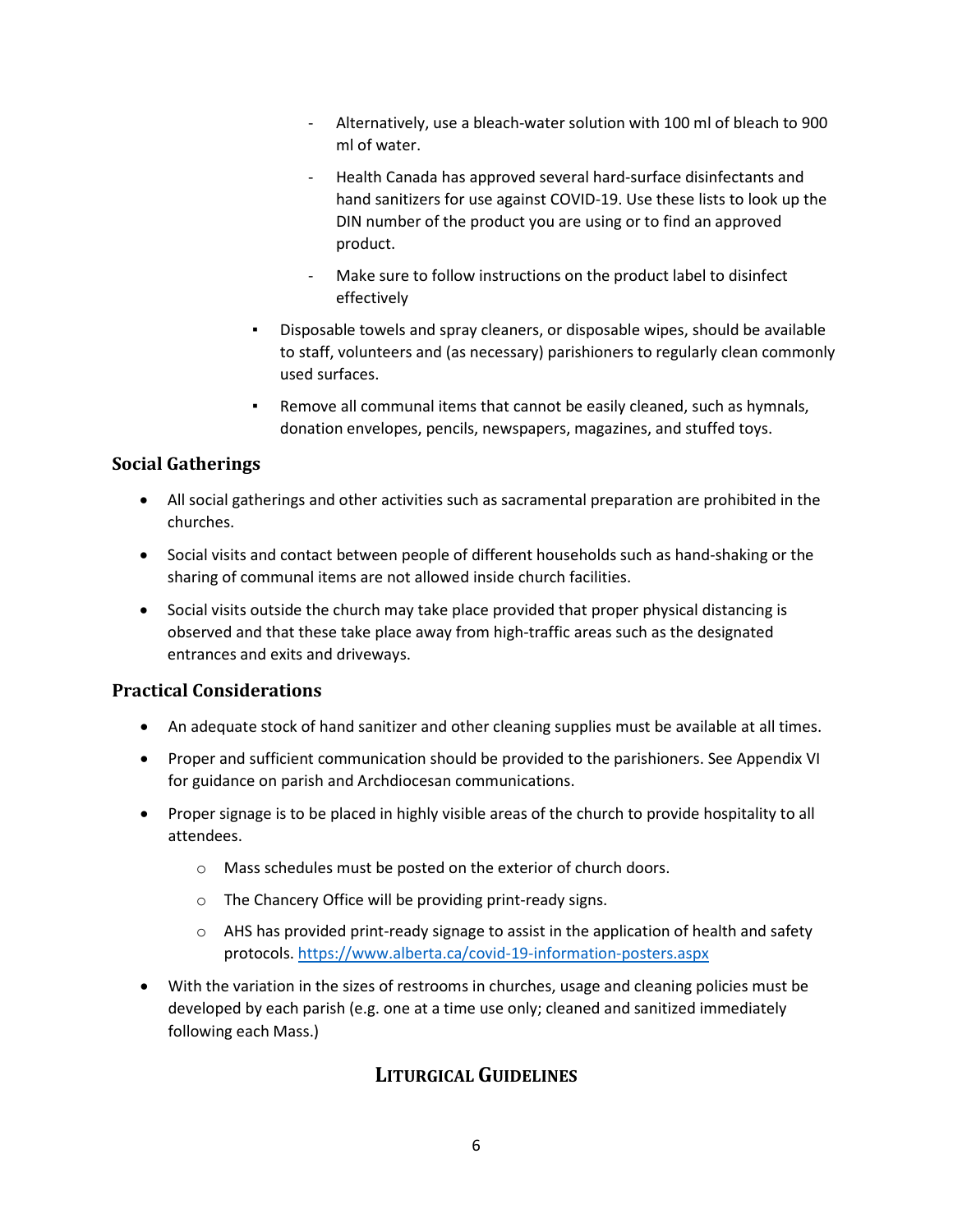### **General Directives**

- The scheduling of Sunday Masses should take into account the amount of time necessary in between Masses for the volunteer shift change and information-sharing, the cleaning and disinfecting of the pews and of the sacred vessels used, and other necessary preparatory work.
- Sacred vessels should be purified and washed with soap and hot water after the Mass. The priest or a deacon may wish to do this so as to ensure physical distancing and avoiding unnecessary contact with other people. This also reduces the need for sacristans and Eucharistic ministers in the sacristy.
- Congregational singing is a high-risk activity and is not allowed during initial phases. Infected people can transmit the virus through their saliva or respiratory droplets while singing or chanting. This prohibition in Stage 1 includes singing by a cantor or a soloist.
- Entrance and recessional processions are to be omitted and the priest celebrant could enter directly from the sacristy.
- While the pastoral ministry of deacons continues, their liturgical ministry will not be required in Stage 1 of the reintroduction in order to maintain proper physical distancing by limiting the number of liturgical ministers.
- Only one lector will be involved and will be asked to proclaim all the readings.
- There will be no altar servers required so as to minimize the risk of exposure and to properly maintain physical distancing at all times.
- The chalice, paten, ciborium, cruets, and lavabo, are to be placed on a small credence table next to the altar for easy access by the priest.
- The priest celebrant will not be wearing a non-medical mask during the Liturgy of the Eucharist; therefore, all ciboria must be covered with palls at all times. He will be required to wear a mask during the distribution of Holy Communion.
- No presentation of the gifts is to be made. At the time of the preparation of the altar, the hosts for consecration to be consumed by the faithful should be placed on a separate corporal slightly to the side of the priest on the altar, covered with a pall.
- No collection is taken during the Mass. Instead, baskets are placed near the entrance or at an accessible and monitored location within the church. Secure vigilance over the donations is to be assured.
- There is to be no Sign of Peace.
- There is to be no holy water in fonts.
- The Liturgy of the Word for children during Masses is not permitted.
- All hymnals, missalettes, pew cards, pencils, donation envelopes, and other loose items in the pews must be removed.
- Parish bulletins may be made available in Stage 1 only online.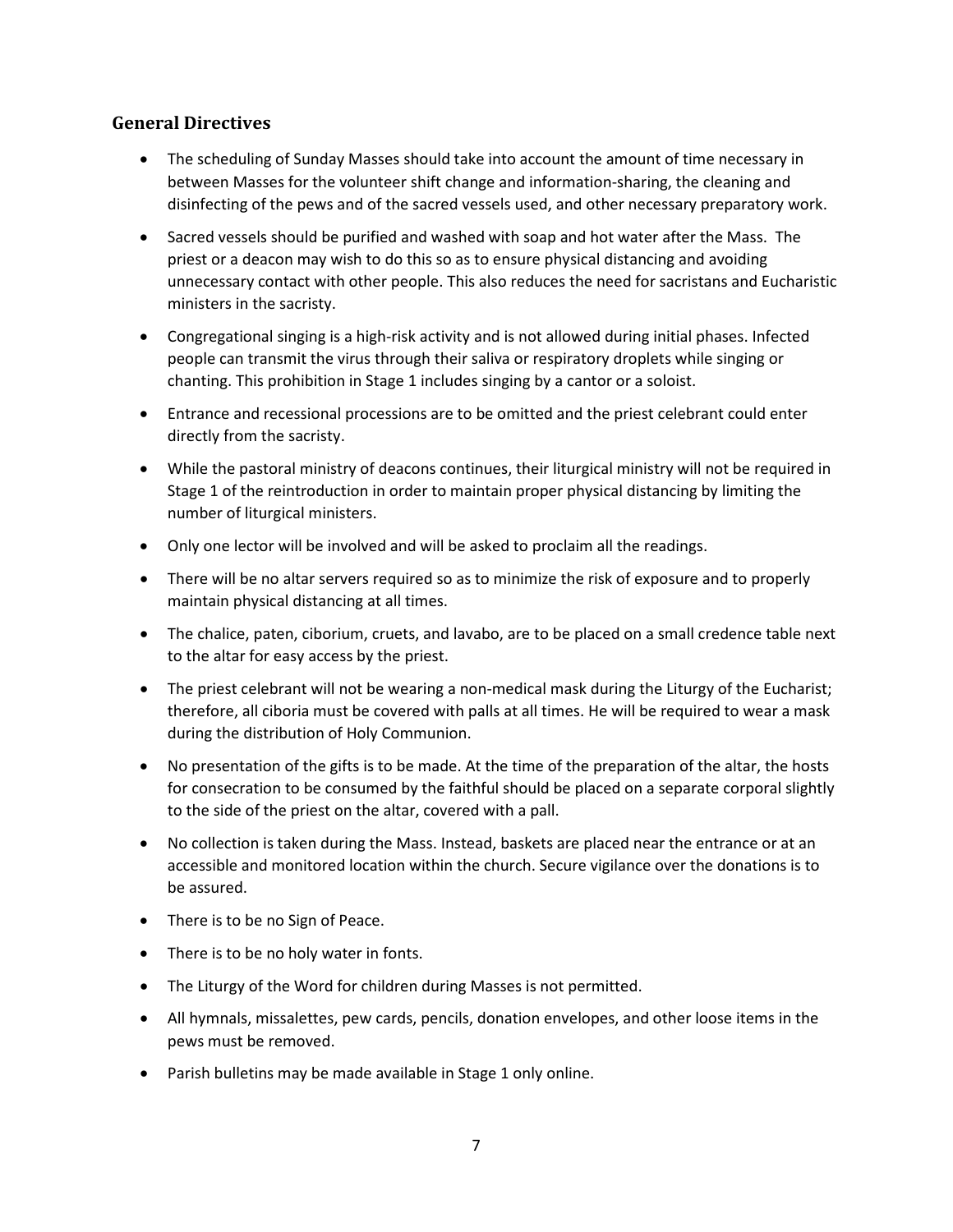• The requests for the celebration of the Sacrament of Penance may increase with the reintroduction of Mass celebrated with a congregation. Diocesan regulations pertaining to the celebration of this sacrament during the pandemic are to be followed.

### **Distribution of Holy Communion**

- For Stage 1 of the reintroduction, the individual attestation at the moment of distribution of Holy Communion ("The Body of Christ, R: Amen") is eliminated; instead one general pronouncement ("The Body of Christ") is to be made by the priest, and one general response ("Amen") is to be made by all congregants together before the distribution begins. Then each person who wishes to receive the Blessed Sacrament comes forward in procession and receives in silence.
- The priest must wear a non-medical mask during the distribution of Holy Communion, as must the communicants.
- The Precious Blood will not be distributed at this time.
- Holy Communion may only be received in the hand. A small table will be placed next to the priest, on which is to be placed a corporal and a bottle of sanitizer. If, during Holy Communion, a priest feels that his hand has touched the hands of a communicant, he must immediately pause, place the ciborium on the corporal, sanitize his hands, and then continue to distribute the Eucharist.
- Acknowledging that receiving Communion on the tongue is a right of all the faithful (*Redemptionis Sacramentum,* n. 92), nevertheless ecclesiastical authority is to regulate rights in view of the common good (can. 223, §2). In the present circumstances, Communion will not be distributed on the tongue. This is a temporary measure to be reviewed on an on-going basis in the light of developing medical advice.
- Physical distancing must be maintained during the Communion procession. There can be only one single file Communion line. Members of the same household need not observe physical distancing with one another during the Communion procession.
- Only the priest will distribute Communion to reduce the number of ministers.
- If a priest has underlying health conditions or is otherwise unable, he may choose to have a deacon or an Extraordinary Minister of Holy Communion distribute in his place (cf. *Ecclesia de Mysterio* 8.2).
- Ministers of Holy Communion must sanitize their hands immediately after receiving Holy Communion before distributing Holy Communion to the faithful. They must also sanitize their hands after the distribution, and follow all other procedures as noted for the priest above. .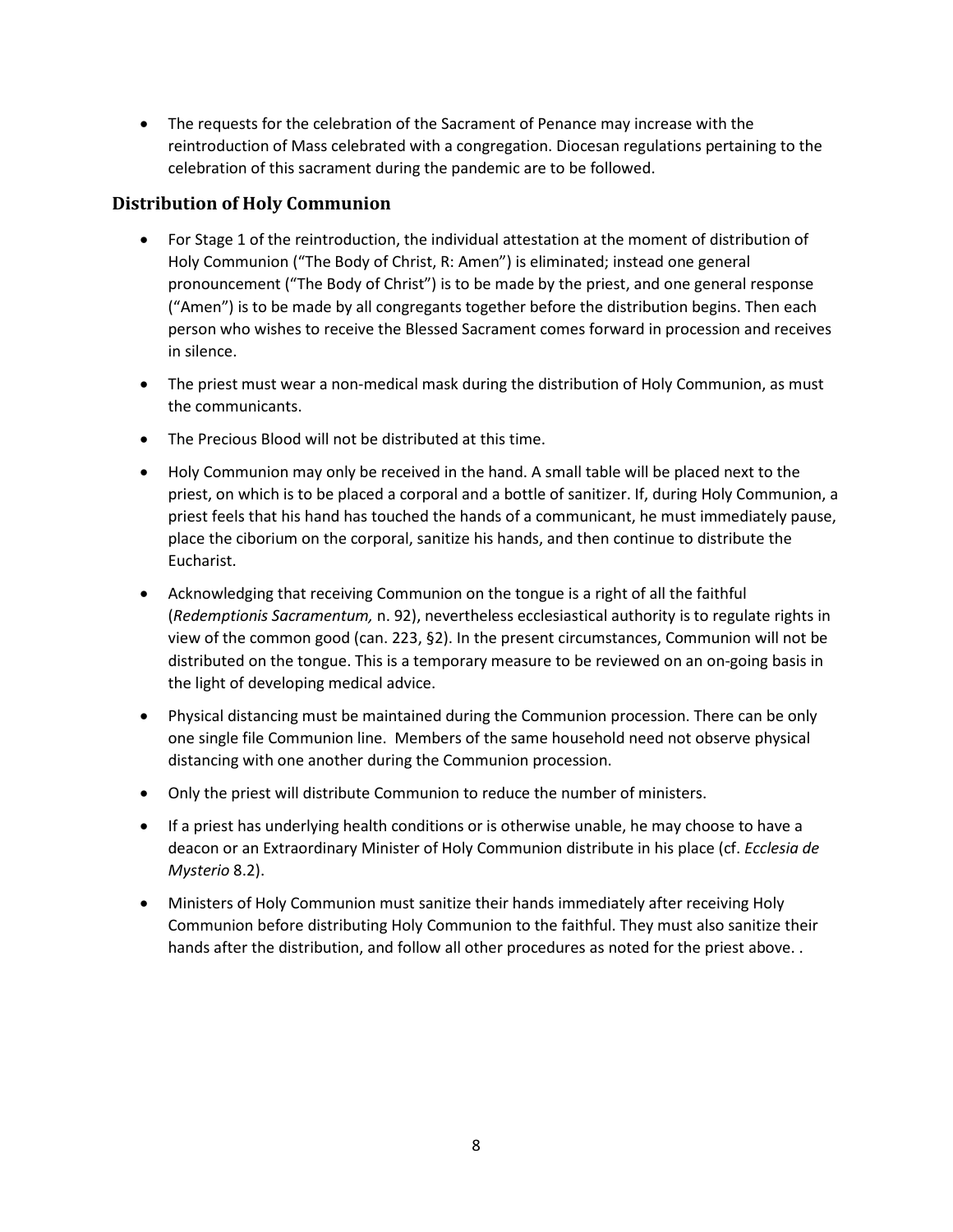## **APPENDIX I**

## **Systems for Mass Attendance Registration in Your Parish**

With the limitation on the number of attendees allowed in the church at a given time for each Mass, parishes may not be able to accommodate all who wish to attend. Therefore a system for managing Mass attendance may be necessary in order to manage expectations. The principle of equity is of utmost importance to any of the systems the parish will implement in order to convey charity and justice.

There is no one perfect solution for every parish. The parish will need to determine the manner by which parishioners can pre-register for a particular Mass provided that the combination of systems put in place are accessible to the parishioners with varied skillsets. This may entail providing some means for an online process of registration, reservations made over the phone, email or in person through the parish office. Additionally, consideration should be given for anyone who may just drop in, not aware of the need to pre-register, especially during the first few weeks of the reintroduction of Mass celebrated in public.

A special section on registration should be included in all your promotions of the scheduled Mass times. It should indicate the various means offered for registration.

With the availability of several means for registration, there may be a need to allocate a certain number of seats for online registrations, for phone/email/parish office registrations and for walk-ins. The proportion would have to be determined based on your parishioner demographics.

### **ONLINE EVENT TOOLS**

It is necessary that the privacy of registrants be always respected. Whatever online event system the parish will use, the names of registered attendees must not be accessible or visible to the other attendees. It is also important clearly to communicate that registration is free of charge.

Confer with the Archdiocese prior to contacting companies that provide online tools for registration.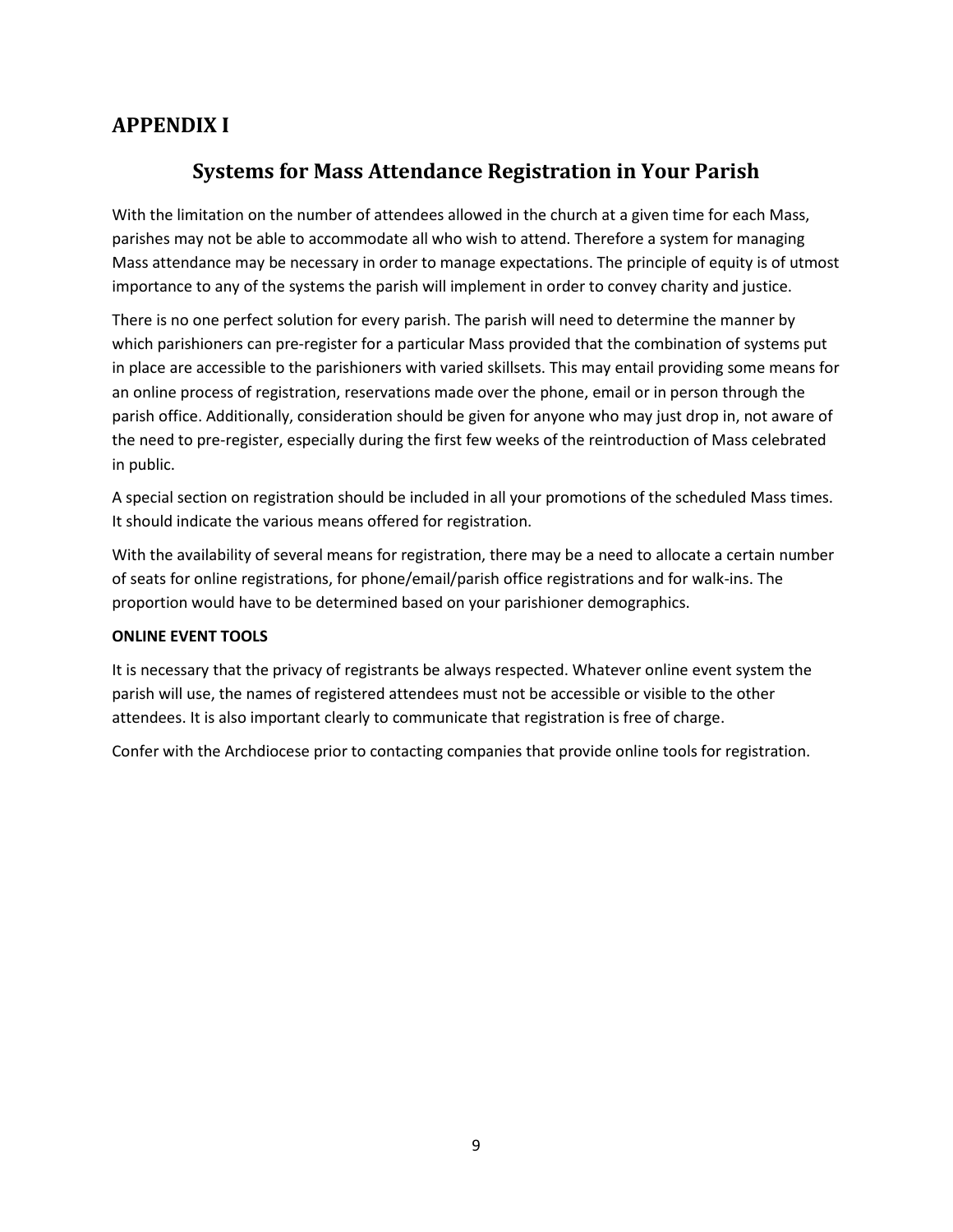# **APPENDIX II - Contact Tracing Form**

| Date                             |              | <b>Mass Time</b> |          |
|----------------------------------|--------------|------------------|----------|
| Main Contact<br><b>Full Name</b> | Phone Number | Other members    | Comments |
|                                  |              |                  |          |
|                                  |              |                  |          |
|                                  |              |                  |          |
|                                  |              |                  |          |
|                                  |              |                  |          |
|                                  |              |                  |          |
|                                  |              |                  |          |
|                                  |              |                  |          |
|                                  |              |                  |          |
|                                  |              |                  |          |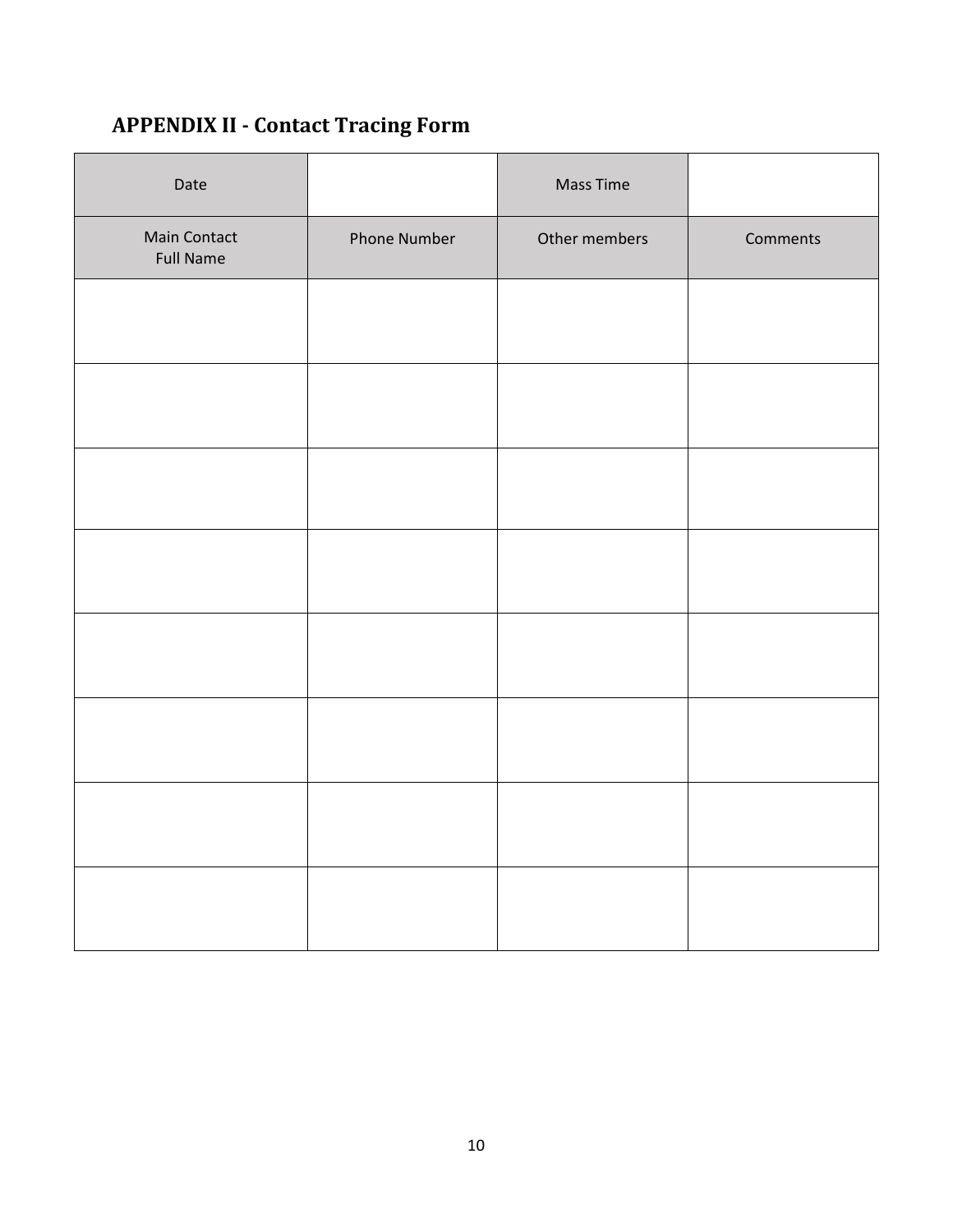# **APPENDIX III**

## **Self-Assessment Tool Questions**

# **Are you or any member of your household experiencing any of the following?**

- severe difficulty breathing (e.g., struggling for each breath, speaking in single words)
- severe chest pain
- having a very hard time waking up
- feeling confused
- lost consciousness
- shortness of breath at rest
- inability to lie down because of difficulty breathing
- chronic health conditions that you are having difficulty managing because of your current respiratory illness

## **Do you have any of the following?**

- chills
- painful swallowing
- stuffy nose
- headache
- muscle or joint ache
- feeling unwell, fatigue or severe exhaustion
- nausea, vomiting, diarrhea or unexplained loss of appetite
- loss of sense of smell or taste
- conjunctivitis (pink eye)

## **Have you travelled outside of Alberta in the last fourteen days?**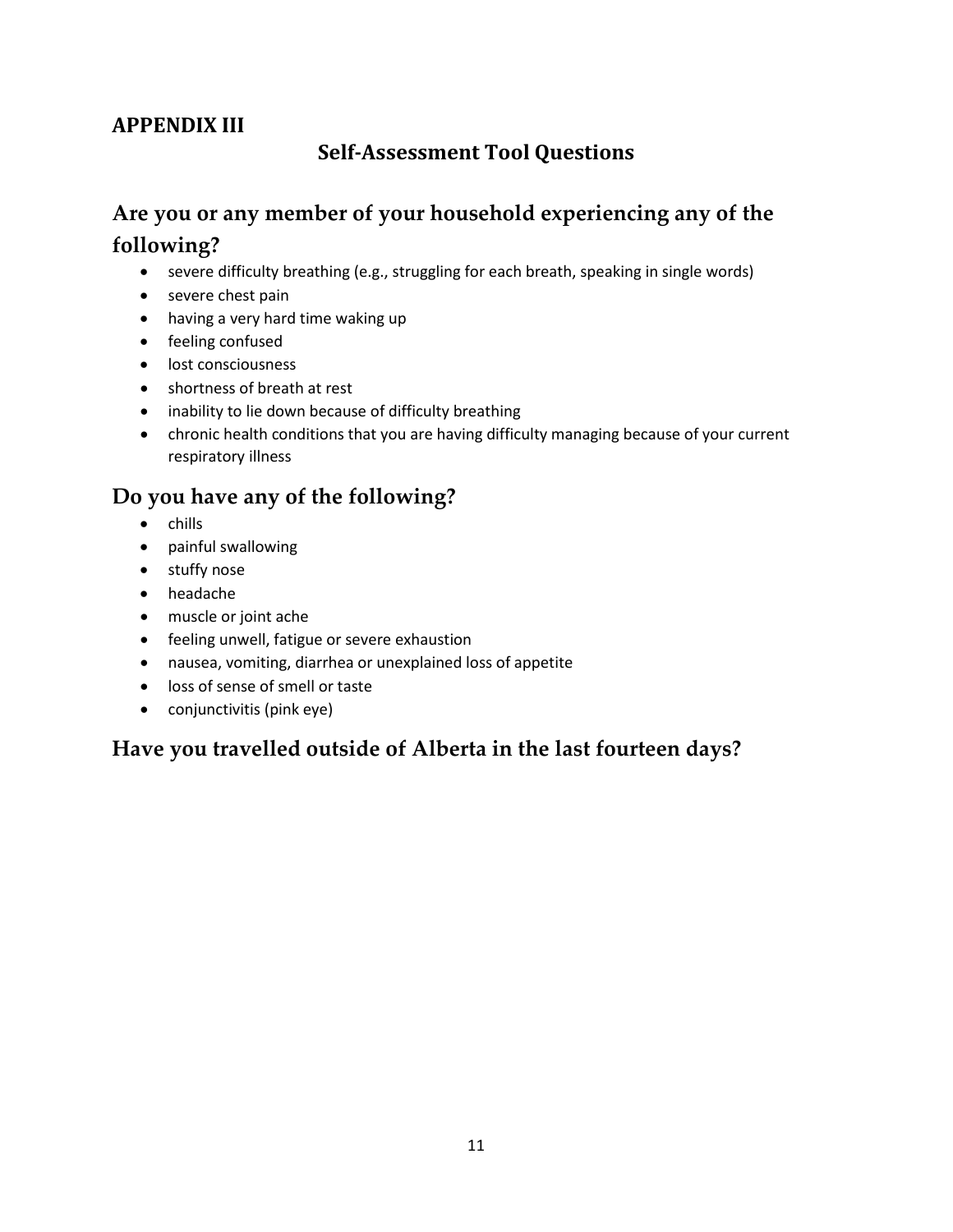# **APPENDIX IV - Job Descriptions and Agreements**

# **Ministry Position Description**

| <b>Position Title</b>                     | Safety Coordinator                                                                                                                                                                                                                                                              |  |
|-------------------------------------------|---------------------------------------------------------------------------------------------------------------------------------------------------------------------------------------------------------------------------------------------------------------------------------|--|
|                                           |                                                                                                                                                                                                                                                                                 |  |
|                                           |                                                                                                                                                                                                                                                                                 |  |
| <b>Reports to</b>                         | Pastor                                                                                                                                                                                                                                                                          |  |
|                                           |                                                                                                                                                                                                                                                                                 |  |
|                                           |                                                                                                                                                                                                                                                                                 |  |
| <b>Primary objective</b>                  | To support the Volunteers who will be assisting in the safety of<br>parishioners participating in the return to public celebration of mass                                                                                                                                      |  |
|                                           |                                                                                                                                                                                                                                                                                 |  |
|                                           |                                                                                                                                                                                                                                                                                 |  |
| <b>Expected Time</b>                      | 2-4 hrs weekly                                                                                                                                                                                                                                                                  |  |
| <b>Commitment</b>                         |                                                                                                                                                                                                                                                                                 |  |
|                                           |                                                                                                                                                                                                                                                                                 |  |
| <b>Tasks/Responsibilities</b>             | Work closely with the pastor in conducting an overall assessment of the<br>church facility, reviewing the implementation of the internal guidelines and<br>identifying potential issues and the necessary preventative measures that will<br>need to be adapted for the parish. |  |
|                                           | A safety coordinator will be assigned for each Mass to assist the pastor in<br>coordinating volunteers, in maintaining order and security, and in responding<br>to emerging needs.                                                                                              |  |
|                                           |                                                                                                                                                                                                                                                                                 |  |
|                                           |                                                                                                                                                                                                                                                                                 |  |
| <b>Setting/Work</b><br><b>Environment</b> | Ministry will be conducted in the church or parish office<br>$\bullet$                                                                                                                                                                                                          |  |
|                                           |                                                                                                                                                                                                                                                                                 |  |
| <b>Personal/Professional</b>              | Ability to follow direction                                                                                                                                                                                                                                                     |  |
| <b>Requirements</b>                       | Understand the risk and mitigation strategies of COVID-19                                                                                                                                                                                                                       |  |
|                                           |                                                                                                                                                                                                                                                                                 |  |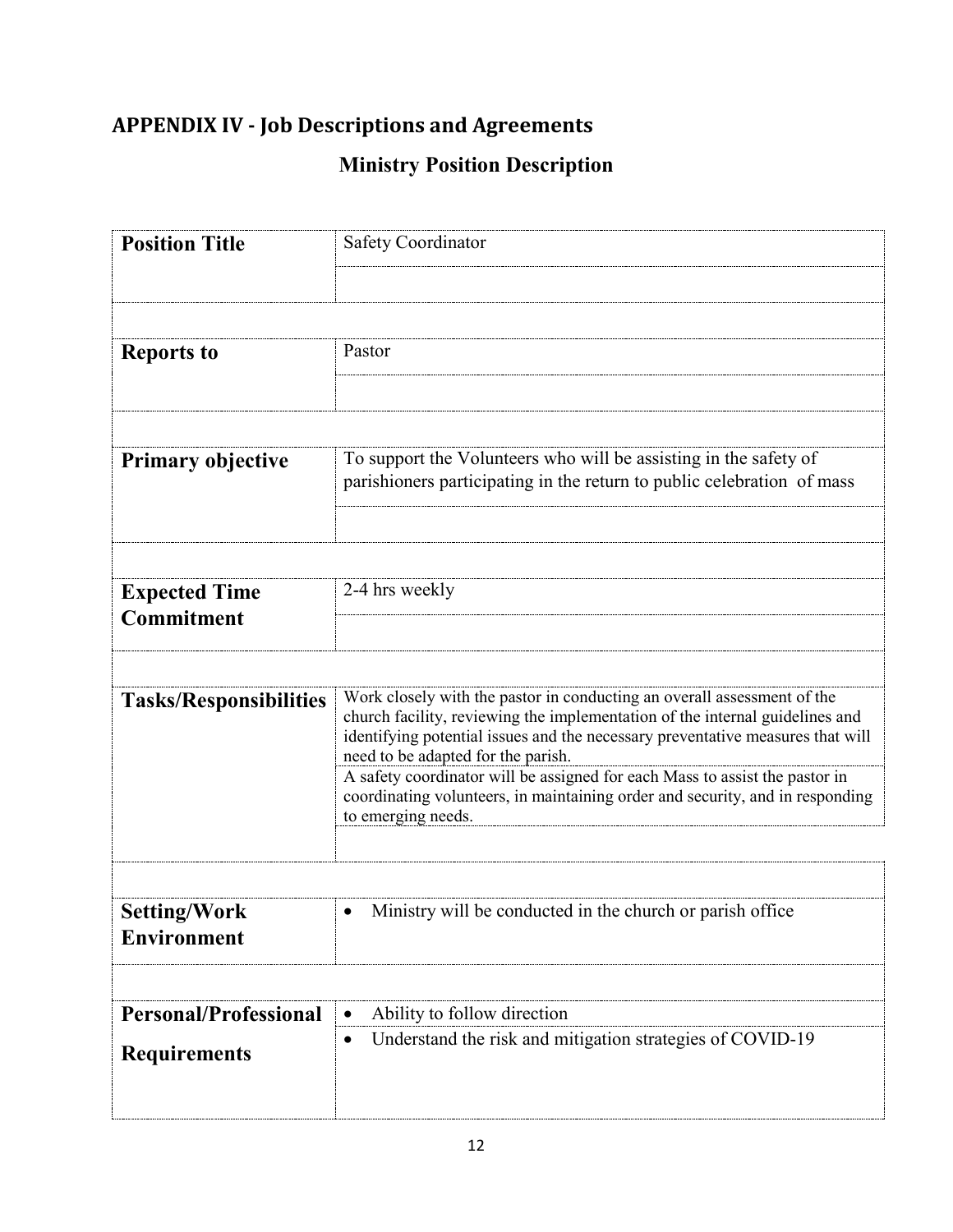| <b>Appointment</b> | 6 months or longer |
|--------------------|--------------------|
| duration/term      |                    |
|                    |                    |

Signature of Director/Pastor/Volunteer Leader Day / Month / Year

Signature of Volunteer Applicant Day / Month / Year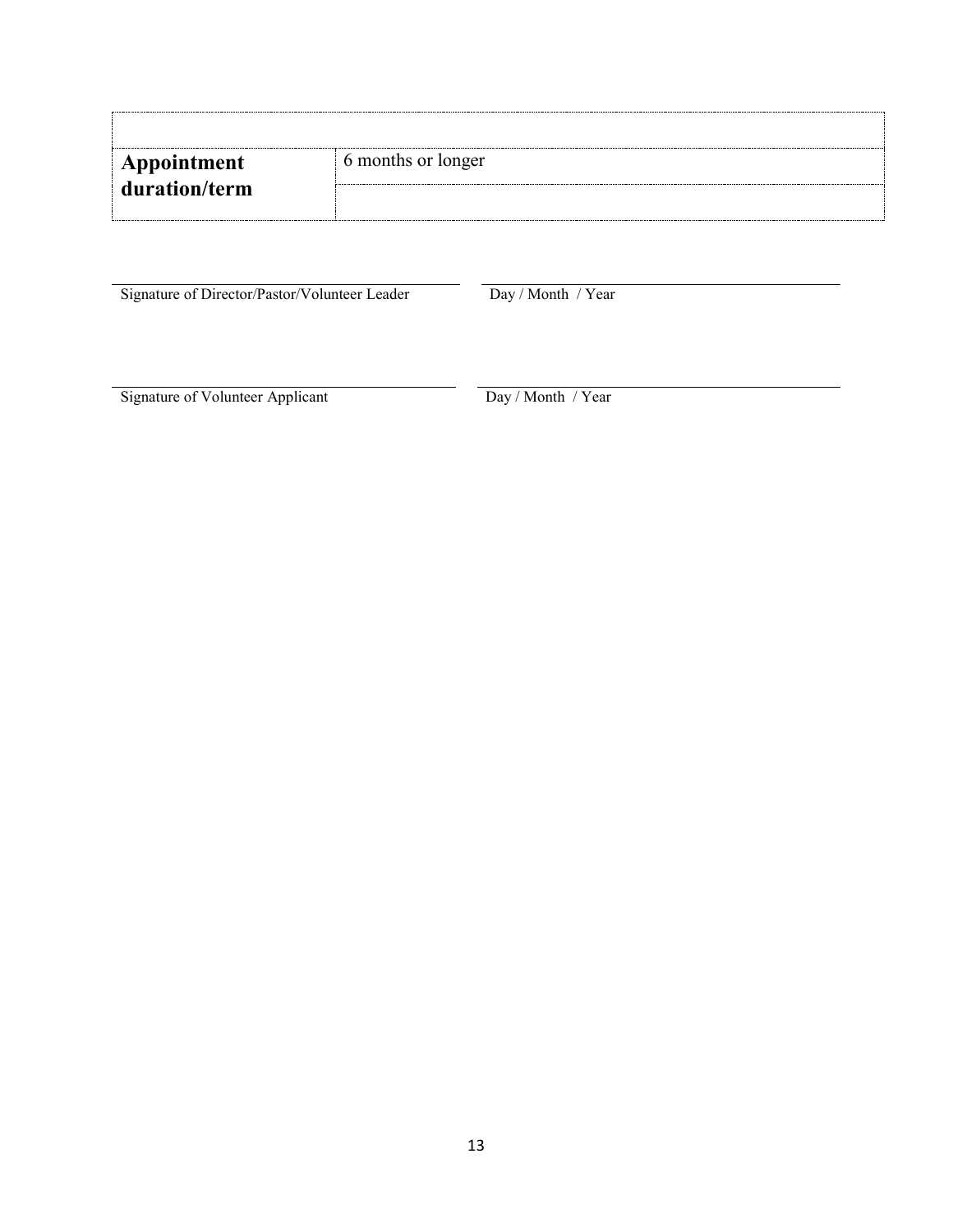# **Ministry Position Description**

| <b>Position Title</b>         | Point of Entry Team Member                                                                                                                    |
|-------------------------------|-----------------------------------------------------------------------------------------------------------------------------------------------|
|                               |                                                                                                                                               |
|                               |                                                                                                                                               |
| <b>Reports to</b>             | Pastor/Safety Coordinator                                                                                                                     |
|                               |                                                                                                                                               |
|                               |                                                                                                                                               |
| <b>Primary objective</b>      | Point of Entry volunteers are encouraged to collect the contact<br>information from parishioners as they enter the church                     |
|                               |                                                                                                                                               |
| <b>Expected Time</b>          | Up to 1.5 hours each Mass                                                                                                                     |
| <b>Commitment</b>             |                                                                                                                                               |
|                               |                                                                                                                                               |
| <b>Tasks/Responsibilities</b> | Point of Entry volunteers are encouraged to collect the contact<br>information                                                                |
|                               | Maintaining appropriate physical distancing (6 feet/2 meters)                                                                                 |
|                               | Wear the appropriate personal protective equipment (PPE) if they<br>are unable to maintain 6 feet/2 metres of separation from<br>congregants. |
|                               | Open the entry access door and keep propped open until the<br>number of (50) parishioners has been met.                                       |
|                               | Open the exit door until all parishioners have exited the church                                                                              |
|                               | Provide list of participants to the Safety Coordinator                                                                                        |
| <b>Setting/Work</b>           | Ministry will take place in the church                                                                                                        |
| <b>Environment</b>            |                                                                                                                                               |
|                               |                                                                                                                                               |
|                               |                                                                                                                                               |
| Appointment                   | Approximately 6 months or longer.                                                                                                             |
| duration/term                 |                                                                                                                                               |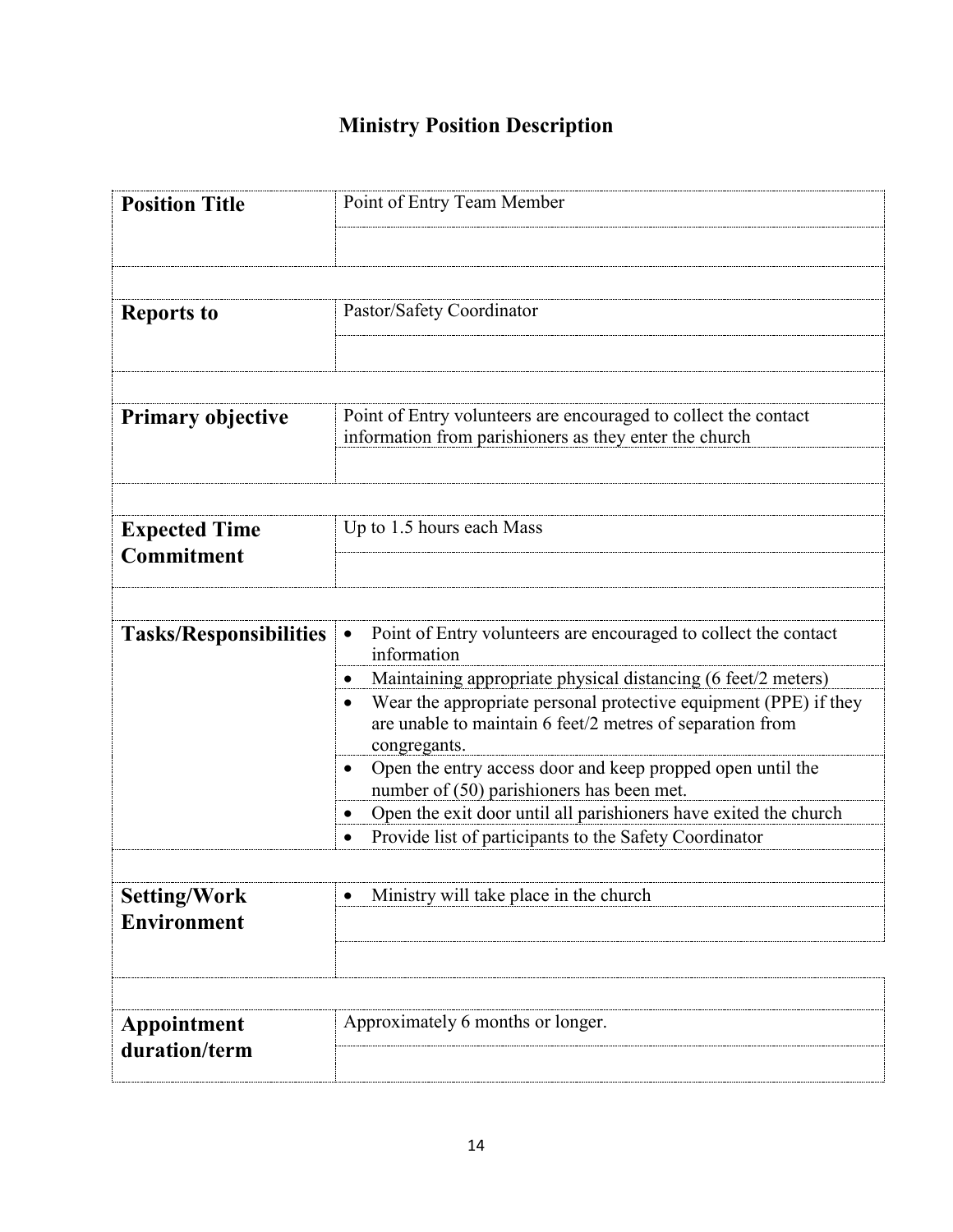Signature of Director/Pastor/Volunteer Leader Day / Month / Year

Signature of Volunteer Applicant Day / Month / Year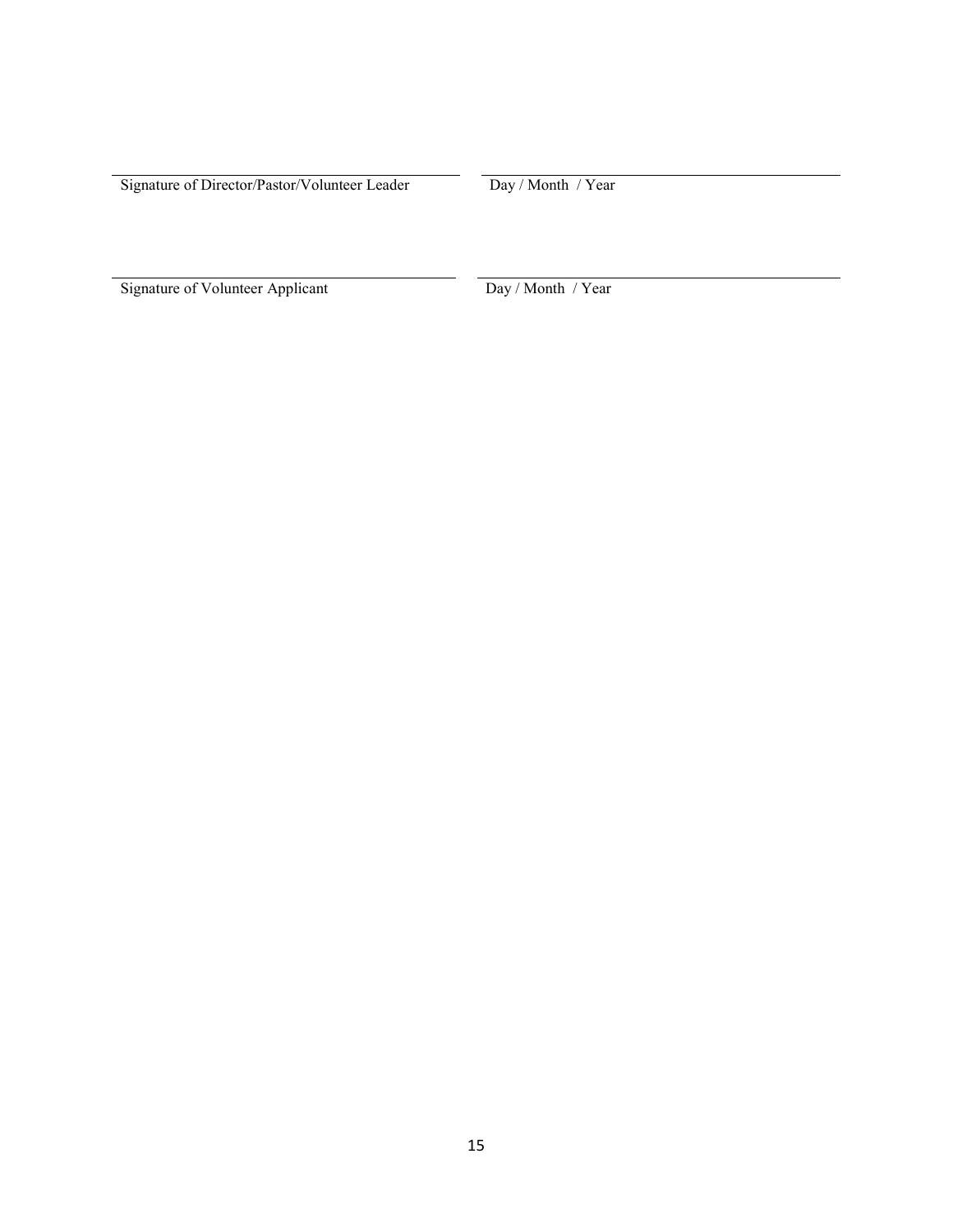# **Ministry Position Description**

| <b>Position Title</b>         | Usher                                                           |  |
|-------------------------------|-----------------------------------------------------------------|--|
|                               |                                                                 |  |
|                               |                                                                 |  |
| <b>Reports to</b>             | Pastor                                                          |  |
|                               |                                                                 |  |
|                               |                                                                 |  |
| <b>Primary objective</b>      | Support safe ministry and public health                         |  |
|                               |                                                                 |  |
|                               |                                                                 |  |
| <b>Expected Time</b>          | Unknown - following Provincial health guidelines                |  |
| Commitment                    |                                                                 |  |
|                               |                                                                 |  |
| <b>Tasks/Responsibilities</b> | Direct attendees to the available space in the pews             |  |
|                               | Ensure physical distancing between households                   |  |
|                               | Observe single point entry and single point exit                |  |
|                               | Manage seating and monitor occupancy of church                  |  |
|                               |                                                                 |  |
|                               |                                                                 |  |
|                               |                                                                 |  |
| <b>Setting/Work</b>           | Duties will be provided in the church                           |  |
| Environment                   | Support will be provided by the pastor and ministry team leader |  |
|                               |                                                                 |  |
|                               |                                                                 |  |
|                               |                                                                 |  |
| <b>Personal/Professional</b>  | Ability to follow the AHS guidelines for COVID risk mitigation  |  |
|                               | Awareness in using PPE                                          |  |
| <b>Requirements</b>           |                                                                 |  |
|                               |                                                                 |  |
|                               |                                                                 |  |
|                               | Potentially for 6 months or longer                              |  |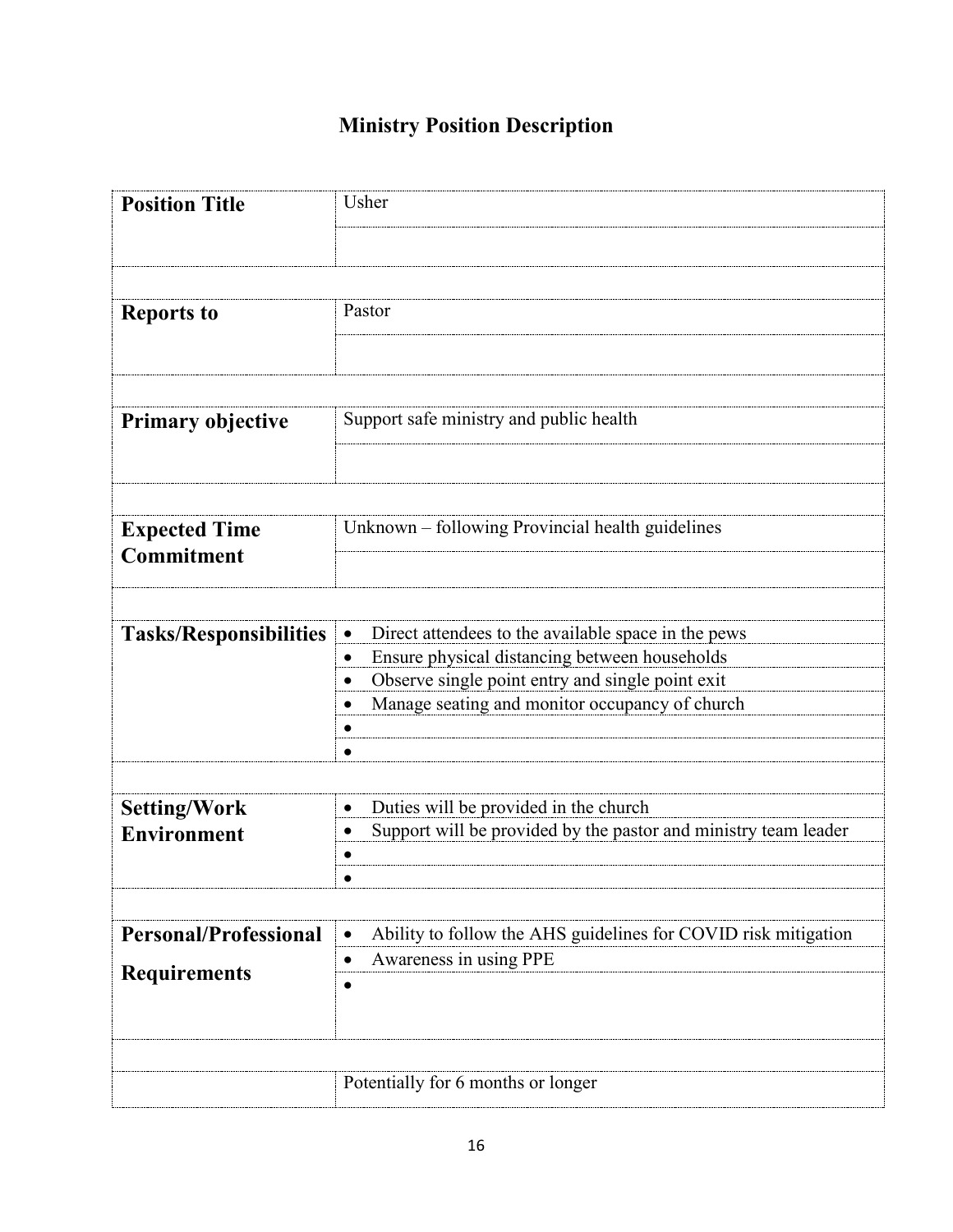| Appointment   |  |
|---------------|--|
| duration/term |  |

Signature of Director/Pastor/Volunteer Leader Day / Month / Year

Signature of Volunteer Applicant Day / Month / Year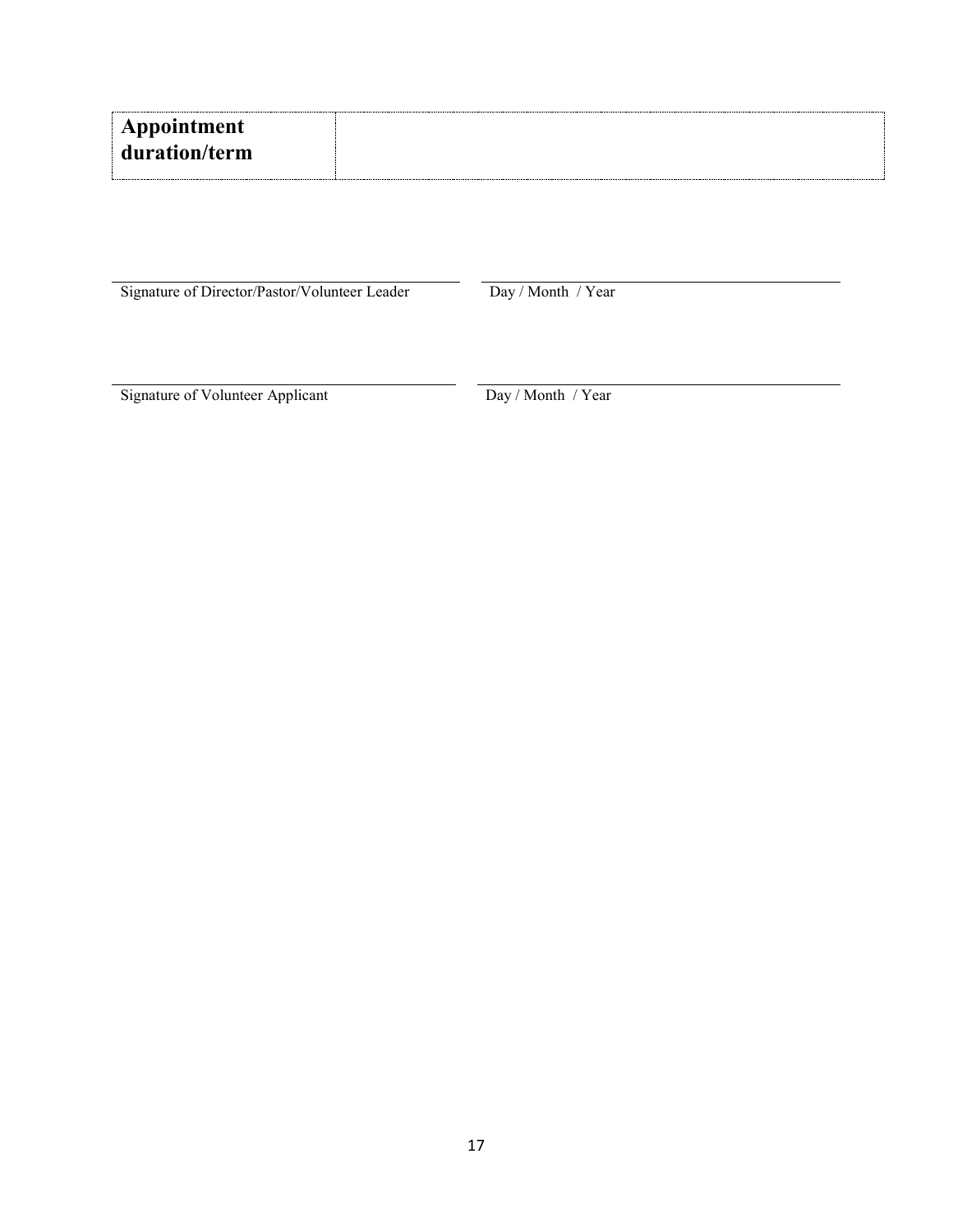# **Ministry Position Description**

| <b>Position Title</b>              | Cleaning and Disinfecting Team Member                                                    |
|------------------------------------|------------------------------------------------------------------------------------------|
|                                    |                                                                                          |
|                                    |                                                                                          |
| <b>Reports to</b>                  | Pastor/Safety Coordinator                                                                |
|                                    |                                                                                          |
| <b>Primary objective</b>           | Support safe ministry and public health                                                  |
|                                    |                                                                                          |
| <b>Expected Time</b><br>Commitment | Unknown – following Provincial health guidelines                                         |
|                                    |                                                                                          |
| <b>Tasks/Responsibilities</b>      | Implement the AHS "wipe twice" method to clean & disinfect<br>surfaces                   |
|                                    | Wipe surfaces with cleaning agent to wipe off soil with an AHS<br>approved disinfectant. |
|                                    | Clean & disinfect pews between Masses                                                    |
|                                    | Disinfect high touch areas: doorknobs, light switches, toilet<br>handles, faucet & taps  |
|                                    |                                                                                          |
| <b>Setting/Work</b>                | Maintain the parish facility as per the requirements of AHS                              |
| <b>Environment</b>                 | directives                                                                               |
|                                    | Use provided disinfectants & cleaning materials                                          |
|                                    | Wear provided PPE equipment as necessary                                                 |
| <b>Personal/Professional</b>       | Awareness of COVID-19 risks & restrictions                                               |
| <b>Requirements</b>                | Support the control & community spread of COVID-19                                       |
|                                    |                                                                                          |
|                                    |                                                                                          |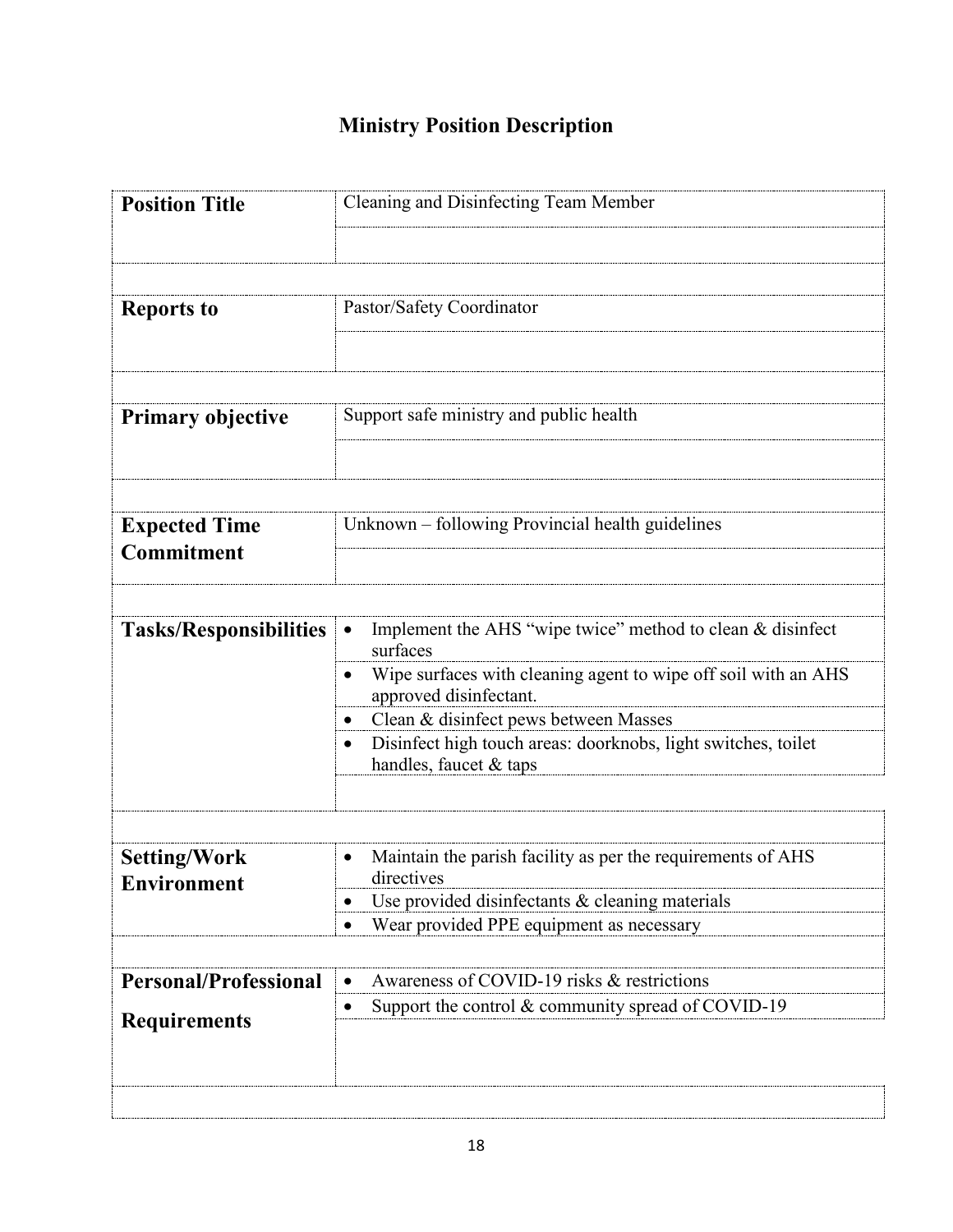| Appointment   | Potentially 6 months or longer. |
|---------------|---------------------------------|
| duration/term |                                 |

Signature of Director/Pastor/Volunteer Leader Day / Month / Year

Signature of Volunteer Applicant Day / Month / Year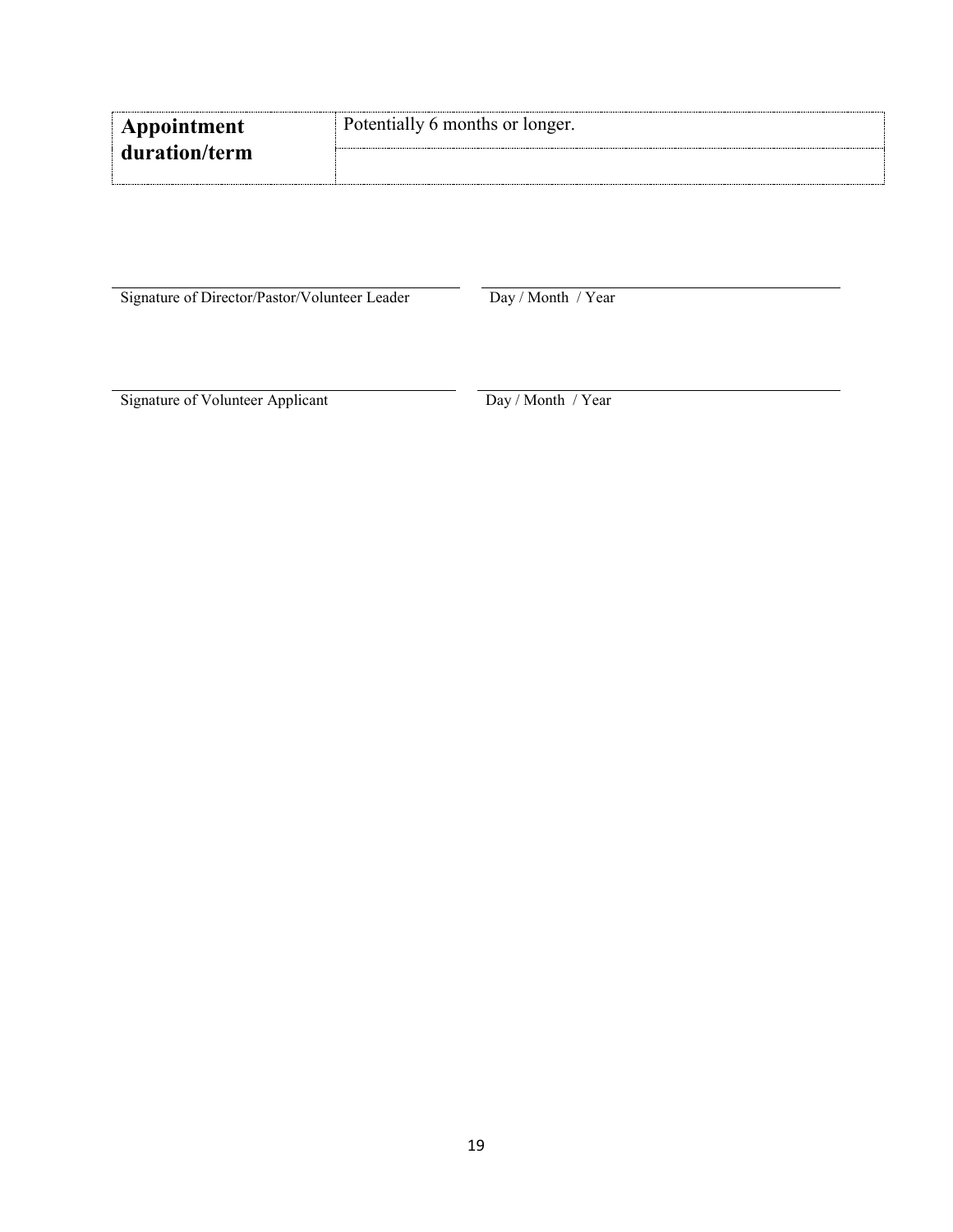## **APPENDIX V**

## **Overall Parish Preparedness Checklist**

Resumption of the public celebration of mass will depend on our preparedness to meet all health and safety requirements. It will begin on a weekday to help the parish evaluate how it meets health and safety requirements prior to the first Sunday public mass.

### **Purpose:**

The purpose of this document is to help you, in your parish, prepare well for the day when we resume public celebration of the mass.

### **General principles:**

- 1. The health and safety of our volunteers and parishioners, as well as those with whom they come into contact, is of paramount concern.
	- All *Alberta Health and government regulations* must be observed.
	- Churches must not offer public Mass if the parish cannot guarantee that government and Archdiocesan regulations will be observed.
- 2. The Eucharist is the heart of our community; all church norms must be observed to ensure the dignified celebration of the Eucharist.
- 3. Prior to resumption, the parishes must be well-prepared with health and safety supplies and volunteer training.

### **PARISH PRIESTS' CHECKLIST**

- $\Box$  The schedule of Mass times provides sufficient time for all volunteer positions to be filled, including shift change and information-sharing and the required cleaning protocols to be implemented.
- $\Box$  Safety Coordinators have been recruited and trained.
- All the other volunteer positions (Point of Entry teams, Ushers, Cleaning and Disinfecting teams) have received the proper training or orientation before their first Mass.
- $\Box$  Protocols for the "wipe twice" method of cleaning and disinfecting have been identified
- $\Box$  You and the Safety Coordinators have an agreed process for the departure of the congregants
- $\Box$  You and the Safety Coordinators have done a walkabout to check the key areas
	- o Designated entrances and exits
	- o Holy Water fonts are empty and covered
	- o Proper signage has been posted where necessary
	- $\circ$  Contact Tracing forms on clipboards, and pens are ready for use by the point of entry team
	- o Confessional space identified and properly set up
	- o Pews have been marked or roped off to assure proper physical distancing
	- $\circ$  Markings on floors have been placed to guide proper physical distancing on the main aisle and side aisles. Is there a need for some floor markers in the narthex as well?
	- o Areas with hand sanitizers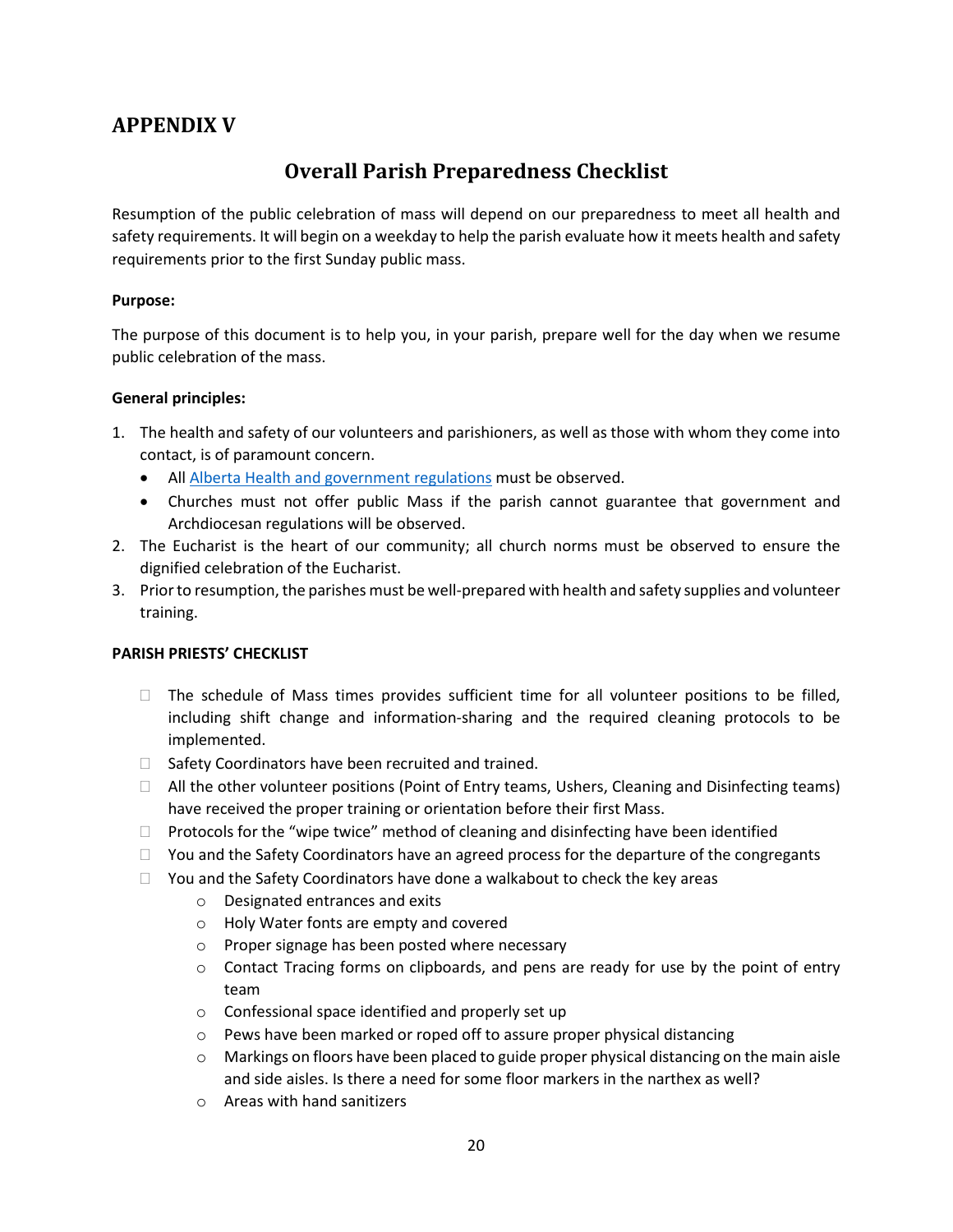- o Secure and highly visible area for the collection baskets
- o Make sure doors can be propped open and will stay open
- $\circ$  Have a plan for managing the use of washrooms with proper distancing how many people can it accommodate at one time with proper physical distancing or should it be considered as a single-occupancy use only?
- o Area with PPE supplies (gloves, disposable masks)
- $\circ$  Area with cleaning and disinfecting supplies have a plan for disposal or washing of cleaning supplies.
- o Sanctuary has been set up for proper physical distancing
- o Credence table has been placed beside the altar
- $\circ$  The disposable non-medical mask of the priest should be placed on the credence table during Mass. It should be replaced by a new one before the beginning of every Mass.
- $\circ$  Removal of loose items that are difficult to disinfect, such as hymnbooks, missalettes, brochures, donation envelopes, rosary and rosary dispensers, lending library, all unnecessary posters on bulletin boards
- $\circ$  The table beside where the priest stands to distribute Holy Communion has a hand sanitizer pump and will have a corporal during the distribution of Holy Communion
- $\circ$  If your church has devotion candle areas, are they marked for proper physical distancing? If impossible, they need to be roped off and access restricted.
- $\circ$  Unused areas in the church facility are locked (parish hall, cry rooms, meeting rooms, storage areas, choir loft etc.)

#### **SAFETY COORDINATORS CHECKLIST**

- $\Box$  You have met with the Pastor and have performed an overall assessment of the church facility, reviewing the implementation of the guidelines and identifying potential issues and the necessary preventative measures that will need to be adapted for the parish.
- $\Box$  Ensure that all volunteers are up to date with Safe Environment requirements
- $\Box$  Volunteer team positions have been filled for the Masses you are coordinating
- $\Box$  You have performed the walkabout with the pastor

### **POINT OF ENTRY TEAM CHECKLIST**

- $\Box$  Point of Entry Volunteers have been identified for the Mass you are assisting
- $\Box$  Contact Tracing forms on clipboards, and pens are ready for use by the Point of Entry team
- $\Box$  Have the required PPE of gloves and non-medical masks
- $\Box$  Designated entry and exit doors have the mechanism or tools required for propping them open at the appropriate times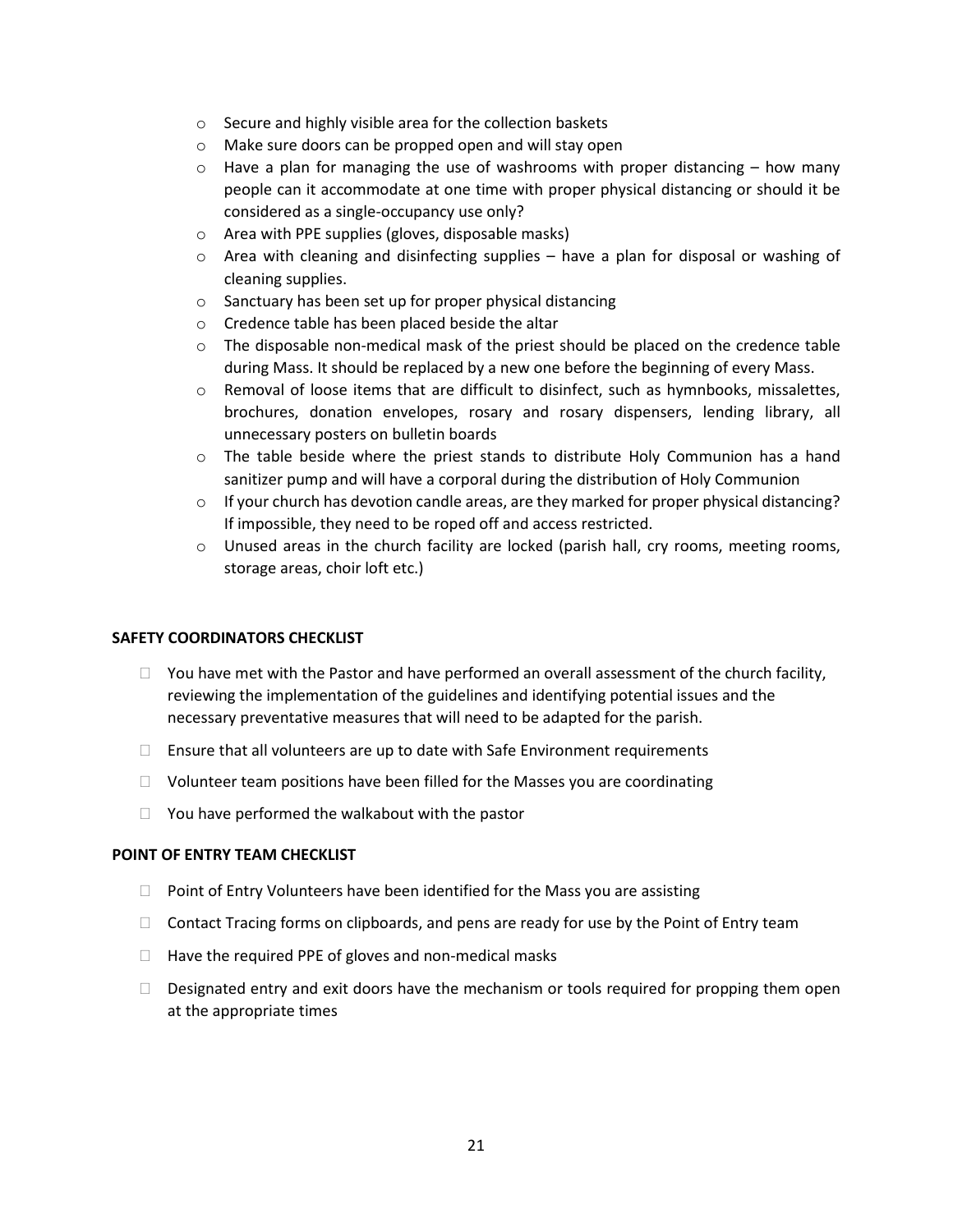#### **USHERS CHECKLIST**

- $\Box$  Have met with the team of ushers to discuss assigned areas and duties
- $\Box$  Have all you need at your assigned areas and duties
- Access to the necessary PPE
- □ Monitor collection baskets before, during, and after Mass
- Monitor washroom usage

### **CLEANING AND DISINFECTING TEAM CHECKLIST**

- $\Box$  Met with the cleaning and disinfecting team and have received your assigned areas and duties
- $\Box$  Have all the necessary equipment for carrying out your tasks
- Access to the necessary PPE
- $\Box$  High-touch areas have been cleaned and sanitized
	- o doorknobs, light switches, toilet handles, faucets and taps, elevator buttons, railings
	- o public phones, computers (if used for tracking attendance), surface counters, equipment handles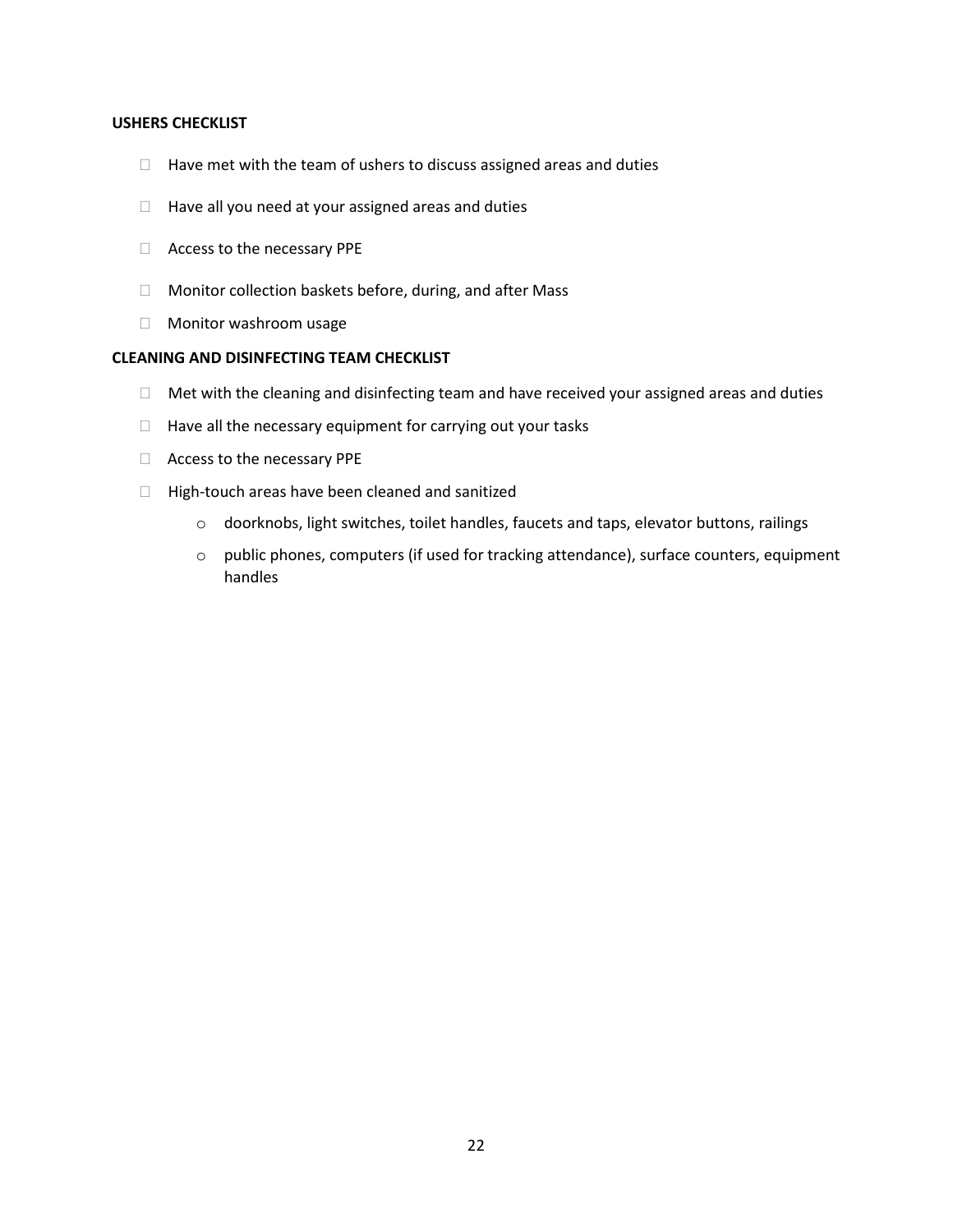## **APPENDIX VI**

## **Guidance on Parish and Archdiocesan Communications**

Communicating with parishioners is vital. Once they hear that the Archbishop has approved the resumption of public celebrations Mass as early as June 1, parishioners will be asking you for details. You may not be ready with those details, but you need to share what you do know as soon as possible.

### **PREPARATION**

DRAFT a first letter to parishioners, mentioning the following points:

- The joyful news that we will soon be welcoming you back to the parish for Mass
- Attendance will initially be limited to 50 participants
- Mass times may change to accommodate new health and safety measures
- As soon as we have made the necessary preparations as directed by the Archbishop, we will advise you of Mass times
- (*If applicable*) We will continue to livestream the Sunday Mass at (time) on (our website, Youtube channel,Facebook).
- Please watch for more news on the parish website
- Thank you for your continued patience and sacrifice; I look forward to sharing the Eucharist with you again

### SHARE

- Via email or post to parishioner list
- In the parish bulletin online
- Featured on front page of parish website
- On all parish social media platforms
- Notice on front door of the church

### **CONSIDER**

- Does the parish voicemail message need to be changed?
- Have you prepared Receptionist/Volunteer to answer phone/email inquiries?
- How will you invite a limited number of people to each Mass? An online registration tool? Phone calls to parish office? Emails to parish office? Who will keep the list of names/email addresses/phone numbers? You will need to communicate this clearly.

### **ONCE A DATE IS SET**

DRAFT a second letter to parishioners including:

- Details of Mass times/dates
- Explain the limited attendance
- Please come early; you will be asked some health screening questions and your contact information will be collected for parish use only if we are notified of a COVID case and need to advise that you may have been exposed
- How to register your desire to attend Mass